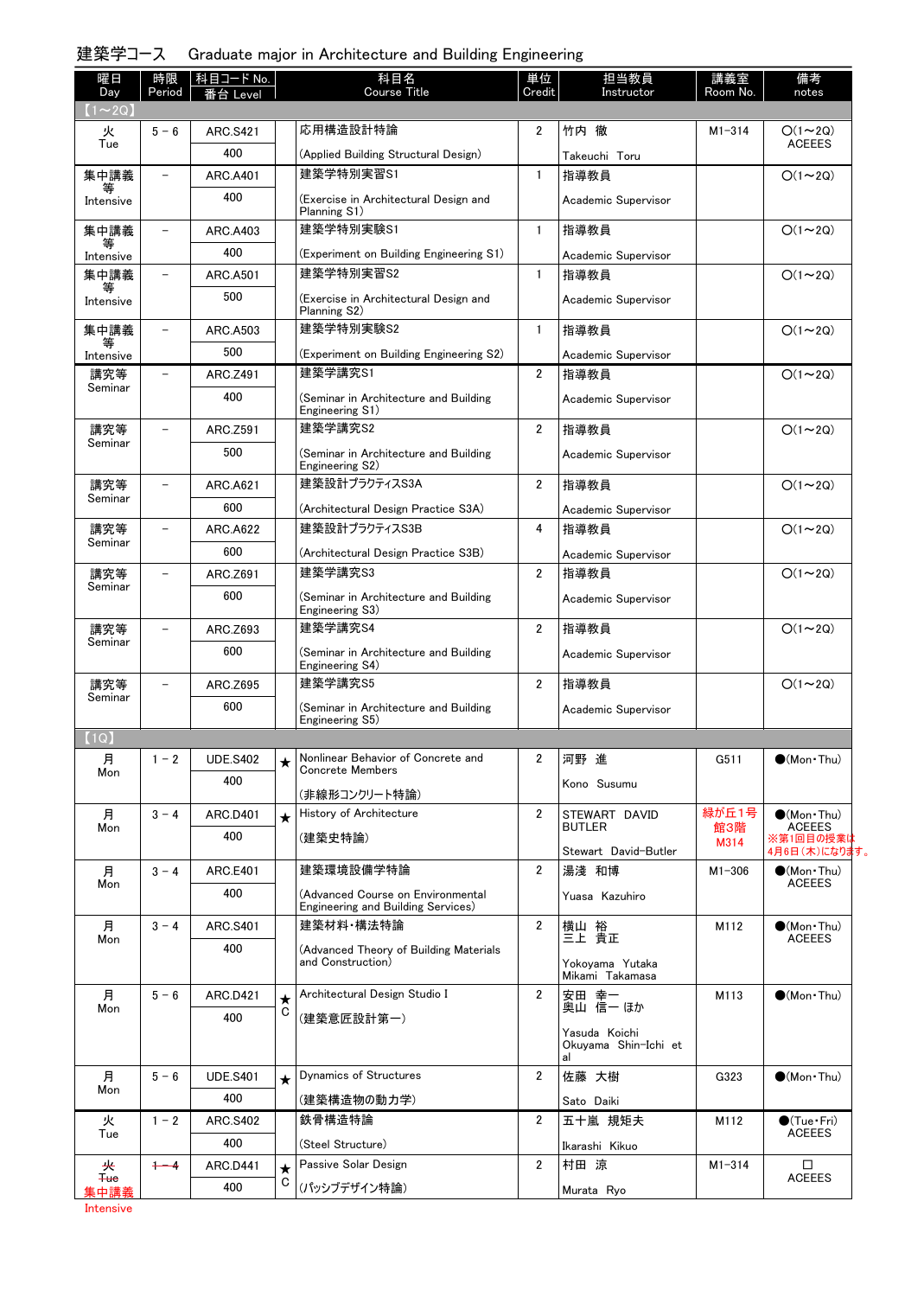### 建築学コース Graduate major in Architecture and Building Engineering

| 曜日<br>Day   | 時限      | 科目コード No.              |         | 科目名<br><b>Course Title</b>                                          | 単位<br>Credit          | 担当教員                                  | 講義室        | 備考                                      |
|-------------|---------|------------------------|---------|---------------------------------------------------------------------|-----------------------|---------------------------------------|------------|-----------------------------------------|
| (1Q)        | Period  | ≸台 Level               |         |                                                                     |                       | Instructor                            | Room No.   | notes                                   |
| 火           | $3 - 4$ | <b>ARC.S423</b>        |         | 建築·都市CFD                                                            | $\mathbf{1}$          | 田村 哲郎                                 | M112       | <b>ACEEES</b>                           |
| Tue         |         | 400                    |         | (CFD on Buildings and City)                                         |                       | 大風 翼ほか                                |            |                                         |
|             |         |                        |         |                                                                     |                       | Tamura Tetsuro<br>Okaze Tsubasa et al |            |                                         |
| 火           | $5 - 8$ | <b>ARC.D402</b>        | ★       | Architectural Preservation and                                      | $\mathbf{2}^{\prime}$ | 山﨑 鯛介                                 | M321       | □                                       |
| Tue         |         | 400                    |         | Renovation                                                          |                       | Yamazaki Taisuke                      |            | <b>ACEEES</b>                           |
|             |         |                        |         | (建築保存設計特論)<br>History of Architecture                               | $\overline{2}$        | STEWART DAVID                         | 緑が丘1号      |                                         |
| 木<br>Thu    | $1 - 2$ | <b>ARC.D401</b><br>400 | $\star$ |                                                                     |                       | <b>BUTLER</b>                         | 館3階        | $\bullet$ (Mon Thu)<br><b>ACEEES</b>    |
|             |         |                        |         | (建築史特論)                                                             |                       | Stewart David-Butler                  | M314       | ※第1回目の授業は<br>4月6日 (木)になります。             |
| 木           | $1 - 2$ | <b>UDE.S402</b>        | ★       | Nonlinear Behavior of Concrete and<br><b>Concrete Members</b>       | $\overline{2}$        | 河野 進                                  | G511       | $\bullet$ (Mon Thu)                     |
| Thu         |         | 400                    |         |                                                                     |                       | Kono Susumu                           |            |                                         |
| 木           | $3 - 4$ | <b>ARC.E401</b>        |         | (非線形コンクリート特論)<br>建築環境設備学特論                                          | $\overline{2}$        | 湯淺 和博                                 | $M1 - 306$ | $\bullet$ (Mon Thu)                     |
| Thu         |         | 400                    |         | (Advanced Course on Environmental                                   |                       |                                       |            | <b>ACEEES</b>                           |
|             |         |                        |         | Engineering and Building Services)                                  |                       | Yuasa Kazuhiro                        |            |                                         |
| 木<br>Thu    | $3 - 4$ | <b>ARC.S401</b>        |         | 建築材料・構法特論                                                           | $\overline{2}$        | 横山 裕<br>三上 貴正                         | M112       | $\bullet$ (Mon Thu)<br><b>ACEEES</b>    |
|             |         | 400                    |         | (Advanced Theory of Building Materials<br>and Construction)         |                       |                                       |            |                                         |
|             |         |                        |         |                                                                     |                       | Yokovama Yutaka<br>Mikami Takamasa    |            |                                         |
| 木           | $5 - 6$ | <b>ARC.D421</b>        | ★       | Architectural Design Studio I                                       | $\overline{2}$        | 安田 幸一                                 | M113       | $\bigcirc$ (Mon Thu)                    |
| Thu         |         | 400                    | С       | (建築意匠設計第一)                                                          |                       | 奥山 信一 ほか                              |            |                                         |
|             |         |                        |         |                                                                     |                       | Yasuda Koichi<br>Okuyama Shin-Ichi et |            |                                         |
|             |         |                        |         |                                                                     |                       | al                                    |            |                                         |
| 木<br>Thu    | $5 - 6$ | <b>UDE.S401</b>        | $\star$ | Dynamics of Structures                                              | $\overline{2}$        | 佐藤 大樹                                 | G323       | $\bigcirc$ (Mon Thu)                    |
|             |         | 400                    |         | (建築構造物の動力学)                                                         |                       | Sato Daiki                            |            |                                         |
| 金<br>Fri    | $1 - 2$ | <b>ARC.S402</b>        |         | 鉄骨構造特論                                                              | $\overline{2}$        | 五十嵐 規矩夫                               | M112       | $\bigcirc$ (Tue · Fri)<br><b>ACEEES</b> |
|             |         | 400                    |         | (Steel Structure)                                                   |                       | Ikarashi Kikuo                        |            |                                         |
| 金<br>Fri    | $5 - 8$ | <b>ARC.P441</b>        |         | 空間計画学特論第一                                                           | $\mathbf{2}^{\prime}$ | 斎尾 直子                                 | M112       | □<br><b>ACEEES</b>                      |
|             |         | 400                    |         | (Theories in Urban Analysis and Planning<br>I)                      |                       | Saio Naoko                            |            |                                         |
| 金           | $5 - 8$ | <b>ARC.E501</b>        |         | 建築設備設計演習                                                            | $\mathbf{2}^{\prime}$ | 湯淺 和博                                 | M321       | $\Box$                                  |
| Fri         |         | 500                    |         | (Advanced Exercise in Building Services)                            |                       | 鍵 直樹                                  |            |                                         |
|             |         |                        |         |                                                                     |                       | Yuasa Kazuhiro<br>Kagi Naoki          |            |                                         |
| 金           | $7 - 8$ | <b>ARC.S501</b>        |         | シェル構造特論                                                             | $\overline{2}$        | 竹内 徹                                  | M113       | <b>ACEEES</b>                           |
| Fri         |         | 500                    |         | (Shell Structures)                                                  |                       | 元結 正次郎                                |            |                                         |
|             |         |                        |         |                                                                     |                       | Takeuchi Toru<br>Motoyui Shojiro      |            |                                         |
| 集中講義        |         | ARC.A601               |         | 建築学特別プロジェクトS3 1                                                     | 1                     | 指導教員                                  |            |                                         |
| Intensive   |         | 600                    |         | (Project in Architecture and Building                               |                       | Academic Supervisor                   |            |                                         |
|             |         |                        |         | Engineering $S3 \cdot 1$ )                                          |                       |                                       |            |                                         |
| 集中講義        |         | ARC.A605               |         | 建築学特別プロジェクトS4 1                                                     | $\mathbf{1}$          | 指導教員                                  |            |                                         |
| Intensive   |         | 600                    |         | (Project in Architecture and Building<br>Engineering $S4 \cdot 1$ ) |                       | Academic Supervisor                   |            |                                         |
| <b>[2Q]</b> |         |                        |         |                                                                     |                       |                                       |            |                                         |
| 月           | $1 - 2$ | <b>ARC.E423</b>        |         | 空気清浄特論                                                              | 2                     | 鍵 直樹                                  | W631       | $\bigcirc$ (Mon Thu)                    |
| Mon         |         | 400                    |         | (Air Quality Engineering)                                           |                       | Kagi Naoki                            |            | <b>ACEEES</b>                           |
| 月           | $1 - 2$ | <b>UDE.S502</b>        | $\star$ | Mathematical Design of Structures                                   | $\mathbf{2}$          | 寒野 善博                                 | J231       | $\bigcirc$ (Mon Thu)                    |
| Mon         |         | 500                    |         | (建築数理設計特論)                                                          |                       | Kanno Yoshihiro                       |            |                                         |
| 月           | $5 - 6$ | ARC.D444               |         | 建築ディテール特論                                                           | $\overline{2}$        | 安田 幸一                                 | 緑が丘6号      | $\bullet$ (Mon Thu)                     |
| Mon         |         | 400                    |         | (Architectural Detail)                                              |                       | 奥山 信一 ほか                              | 館ホール       | <b>ACEEES</b>                           |
|             |         |                        |         |                                                                     |                       | Yasuda Koichi<br>Okuyama Shin-Ichi et |            |                                         |
|             |         |                        |         | 建築プログラム特論                                                           | $\overline{2}$        | al                                    |            |                                         |
| 月<br>Mon    | $5 - 8$ | <b>ARC.D442</b>        |         |                                                                     |                       | 安田 幸一                                 | M321       | $\Box$<br><b>ACEEES</b>                 |
|             |         | 400                    |         | (Architectural Programming)<br>地盤地震工学特論                             |                       | Yasuda Koichi                         |            |                                         |
| 火<br>Tue    | $7 - 8$ | <b>ARC.S424</b>        |         |                                                                     | $\overline{2}$        | 田村 修次                                 | M111       | $\bigcirc$ (Tue · Fri)<br><b>ACEEES</b> |
|             |         | 400                    |         | (Advanced Geometrical Engineering)                                  |                       | Tamura Shuji                          |            |                                         |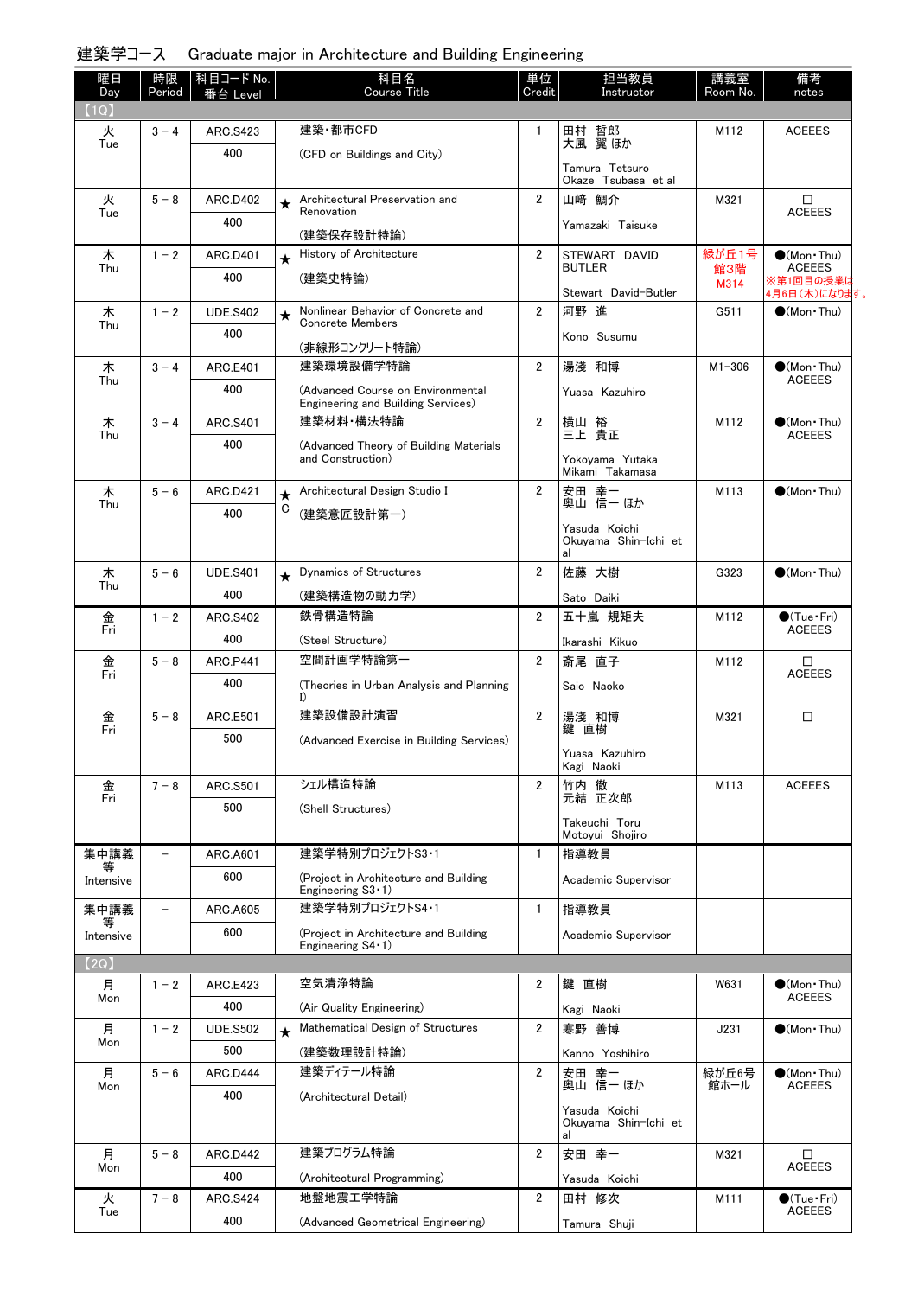### 建築学コース Graduate major in Architecture and Building Engineering

| 曜日<br>Day         | 時限<br>Period             | 科目コード No.       |         | 科目名<br><b>Course Title</b>                                      | 単位<br>Credit   | 担当教員<br>Instructor                          | 講義室<br>Room No. | 備考<br>notes           |
|-------------------|--------------------------|-----------------|---------|-----------------------------------------------------------------|----------------|---------------------------------------------|-----------------|-----------------------|
| (2Q)              |                          | ≸台 Level        |         |                                                                 |                |                                             |                 |                       |
| 火                 | $9 - 10$                 | ARC.D443        | $\star$ | Structural Planning in Architecture                             | $\mathbf{1}$   | 竹内 徹                                        | M111            | <b>ACEEES</b>         |
| Tue               |                          | 400             |         | (建築構造デザイン特論)                                                    |                | Takeuchi Toru                               |                 |                       |
| 木                 | $1 - 2$                  | <b>ARC.E423</b> |         | 空気清浄特論                                                          | $\overline{2}$ | 鍵 直樹                                        | W631            | $\bullet$ (Mon · Thu) |
| Thu               |                          | 400             |         | (Air Quality Engineering)                                       |                | Kagi Naoki                                  |                 | <b>ACEEES</b>         |
| 木                 | $1 - 2$                  | <b>UDE.S502</b> | $\star$ | Mathematical Design of Structures                               | $\overline{2}$ | 寒野 善博                                       | J231            | $\bigcirc$ (Mon Thu)  |
| Thu               |                          | 500             |         | (建築数理設計特論)                                                      |                | Kanno Yoshihiro                             |                 |                       |
| 木                 | $5 - 6$                  | ARC.D444        |         | 建築ディテール特論                                                       | $\overline{2}$ |                                             | 緑が丘6号           | $\bullet$ (Mon Thu)   |
| Thu               |                          | 400             |         | (Architectural Detail)                                          |                | 安田 幸一<br>奥山 信一 ほか                           | 館ホール            | <b>ACEEES</b>         |
|                   |                          |                 |         |                                                                 |                | Yasuda Koichi<br>Okuyama Shin-Ichi et<br>al |                 |                       |
| 金                 | $7 - 8$                  | <b>ARC.S424</b> |         | 地盤地震工学特論                                                        | 2              | 田村 修次                                       | M111            | $\bullet$ (Tue•Fri)   |
| Fri               |                          | 400             |         | (Advanced Geometrical Engineering)                              |                | Tamura Shuji                                |                 | <b>ACEEES</b>         |
| 集中講義              | $\overline{\phantom{0}}$ | <b>ARC.E422</b> |         | 環境保全工学第二                                                        | $\mathbf{1}$   | 未定                                          |                 | <b>ACEEES</b>         |
| Intensive         |                          | 400             |         | (Environmental Preservation Engineering<br>II)                  |                | Undecided                                   |                 |                       |
| 集中講義              |                          | <b>ARC.D521</b> | $\star$ | Architectural Workshop 2                                        | $\overline{2}$ | 安田 幸一<br>奥山 信一                              |                 |                       |
| Intensive         |                          | 500             |         | (建築ワークショップ第二)                                                   |                |                                             |                 |                       |
|                   |                          |                 |         |                                                                 |                | Yasuda Koichi<br>Okuyama Shin-Ichi          |                 |                       |
| 集中講義              | $\overline{\phantom{0}}$ | <b>ARC.A602</b> |         | 建築学特別プロジェクトS3・2                                                 | $\mathbf{1}$   | 指導教員                                        |                 |                       |
| 等<br>Intensive    |                          | 600             |         | (Project in Architecture and Building<br>Engineering $S3-2$ )   |                | Academic Supervisor                         |                 |                       |
| 集中講義              | $\overline{\phantom{0}}$ | ARC.A606        |         | 建築学特別プロジェクトS4・2                                                 | $\mathbf{1}$   | 指導教員                                        |                 |                       |
| 等<br>Intensive    |                          | 600             |         | (Project in Architecture and Building<br>Engineering $S4 - 2$ ) |                | Academic Supervisor                         |                 |                       |
| インターン             |                          | <b>ARC.A405</b> |         | 建築設計プラクティスS1A                                                   | $\overline{2}$ | 横山 裕<br>竹内 徹ほか                              |                 |                       |
| シップ<br>Internship |                          | 400             |         | (Architectural Design Practice S1A)                             |                |                                             |                 |                       |
|                   |                          |                 |         |                                                                 |                | Yokoyama Yutaka<br>Takeuchi Toru et al      |                 |                       |
| インターン             |                          | <b>ARC.A406</b> |         | 建築設計プラクティスS1B                                                   | 4              | 横山 裕                                        |                 |                       |
| シップ<br>Internship |                          | 400             |         | (Architectural Design Practice S1B)                             |                | 竹内 徹 ほか                                     |                 |                       |
|                   |                          |                 |         |                                                                 |                | Yokoyama Yutaka<br>Takeuchi Toru et al      |                 |                       |
| インターン             |                          | <b>ARC.A505</b> |         | $44 - 7 = 1 - 0$<br>建築設計フラクティスS2A                               | 2              | 横山 裕<br> 竹内 徹ほか                             |                 |                       |
| シップ<br>Internship |                          | 500             |         | (Architectural Design Practice S2A)                             |                |                                             |                 |                       |
|                   |                          |                 |         |                                                                 |                | Yokovama Yutaka<br>Takeuchi Toru et al      |                 |                       |
| インターン<br>シップ      | $\overline{\phantom{0}}$ | <b>ARC.A506</b> |         | 建築設計プラクティスS2B                                                   | 4              | 横山 裕<br>竹内 徹 ほか                             |                 |                       |
| Internship        |                          | 500             |         | (Architectural Design Practice S2B)                             |                |                                             |                 |                       |
|                   |                          |                 |         |                                                                 |                | Yokoyama Yutaka<br>Takeuchi Toru et al      |                 |                       |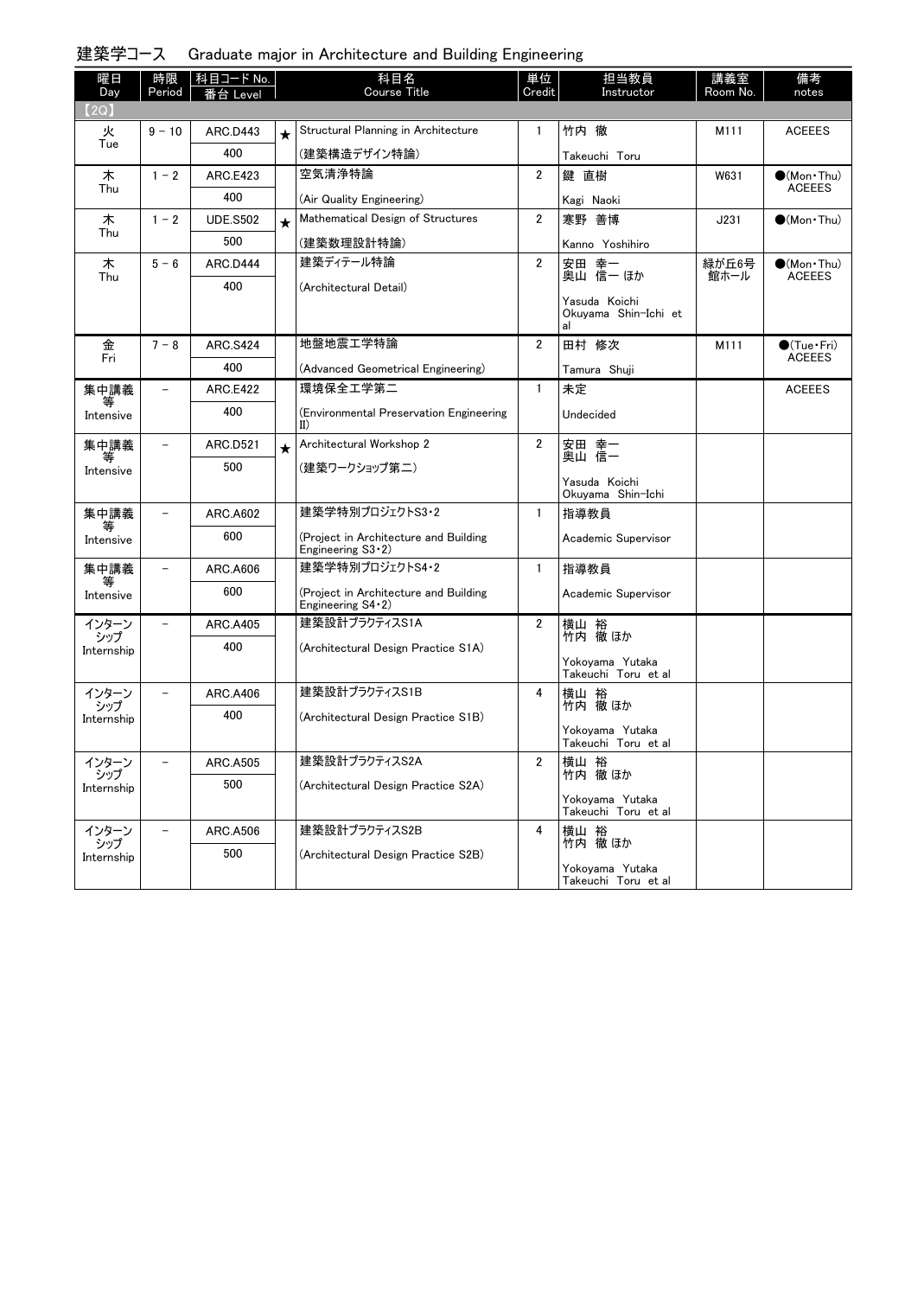土木工学コース Graduate major in Civil Engineering

| ᅭᄿᆇᆓᅿ                  | ↗                                                                                            |                 |         | Graduate major in Olvir Engineering                |                                                                    |                                               |                                                                                                                                                        |                       |
|------------------------|----------------------------------------------------------------------------------------------|-----------------|---------|----------------------------------------------------|--------------------------------------------------------------------|-----------------------------------------------|--------------------------------------------------------------------------------------------------------------------------------------------------------|-----------------------|
| 曜日<br>Day              | 時限<br>Period                                                                                 | ≸台 Level        |         | 科目名<br><b>Course Title</b>                         | 単位<br>Credit                                                       | 担当教員<br>Instructor                            | 講義室<br>Room No.                                                                                                                                        | 備考<br>notes           |
| $(1\sim 2Q)$           |                                                                                              |                 |         |                                                    |                                                                    |                                               |                                                                                                                                                        |                       |
| 未定                     | $7 - 8$                                                                                      | <b>CVE.N531</b> | $\star$ | Advanced Topics in Civil Engineering I             | 2                                                                  |                                               | M113                                                                                                                                                   | $O(1\sim 2Q)$         |
| Mon · Thu<br>announced |                                                                                              | 500             |         | (土木工学特論 I)                                         |                                                                    | Undecided                                     |                                                                                                                                                        | 2Q 月木開講               |
| 火                      | $1 - 2$                                                                                      | <b>CVE.L401</b> | $\star$ | Advanced Technical Communication                   | $\overline{2}$                                                     | STEWART DAVID                                 | 緑が丘M5-                                                                                                                                                 | $O(1 \sim 2Q)$        |
|                        |                                                                                              | 400             |         |                                                    |                                                                    | 千々和 伸浩 ほか                                     |                                                                                                                                                        |                       |
|                        |                                                                                              |                 |         |                                                    |                                                                    |                                               | $M5-$                                                                                                                                                  |                       |
|                        |                                                                                              |                 |         |                                                    |                                                                    | Chijiwa Nobuhiro et al                        | Meeting                                                                                                                                                |                       |
|                        | $1 - 2$                                                                                      | <b>CVE.C432</b> |         | 岩盤工学                                               | $\overline{2}$                                                     | 竹村 次朗                                         | M113                                                                                                                                                   | $O(1 \sim 2Q)$        |
|                        |                                                                                              | 400             |         |                                                    |                                                                    |                                               |                                                                                                                                                        |                       |
|                        |                                                                                              |                 |         |                                                    |                                                                    | Takemura Jiro                                 |                                                                                                                                                        |                       |
| 集中講義                   | $\overline{\phantom{0}}$                                                                     | <b>CVE.P601</b> |         | 土木工学共同プロジェクト S3                                    | $\mathbf{1}$                                                       | 各教員                                           |                                                                                                                                                        | $O(1\sim 2Q)$         |
| Intensive              |                                                                                              | 600             |         | (Collaborative Project in Civil Engineering<br>S3) |                                                                    | Academic Supervisor                           |                                                                                                                                                        |                       |
| 集中講義                   |                                                                                              | <b>CVE.P603</b> |         | 土木工学共同プロジェクト S4                                    | $\mathbf{1}$                                                       | 各教員                                           |                                                                                                                                                        | $O(1\sim 2Q)$         |
| Intensive              |                                                                                              | 600             |         | (Collaborative Project in Civil Engineering<br>S4) |                                                                    | Academic Supervisor                           |                                                                                                                                                        |                       |
| 集中講義                   |                                                                                              | <b>CVE.P621</b> | $\star$ | Off Campus Project in Civil Engineering I          | 4                                                                  | 各教員                                           |                                                                                                                                                        | $O(1\sim 2Q)$         |
| Intensive              |                                                                                              | 600             |         | (土木工学派遣プロジェクト第一)                                   |                                                                    | Academic Supervisor                           |                                                                                                                                                        |                       |
| 講究等                    | -                                                                                            | <b>CVE.Z491</b> |         | 土木工学講究S1                                           | $\overline{2}$                                                     | 指導教員                                          |                                                                                                                                                        | $O(1\sim 2Q)$         |
|                        |                                                                                              | 400             |         | (Seminar in Civil Engineering S1)                  |                                                                    | Academic Supervisor                           |                                                                                                                                                        |                       |
| 講究等                    | $\overline{\phantom{0}}$                                                                     | <b>CVE.Z591</b> |         | 土木工学講究S2                                           | $\overline{2}$                                                     | 指導教員                                          |                                                                                                                                                        | $O(1\sim 2Q)$         |
|                        |                                                                                              | 500             |         | (Seminar in Civil Engineering S2)                  |                                                                    | Academic Supervisor                           |                                                                                                                                                        |                       |
| 講究等                    | $\overline{\phantom{0}}$                                                                     | <b>CVE.Z691</b> |         | 土木工学講究S3                                           | $\overline{2}$                                                     | 指導教員                                          |                                                                                                                                                        | $O(1\sim 2Q)$         |
|                        |                                                                                              | 600             |         | (Seminar in Civil Engineering S3)                  |                                                                    | Academic Supervisor                           |                                                                                                                                                        |                       |
| 講究等                    | $\overline{\phantom{0}}$                                                                     | <b>CVE.Z693</b> |         | 土木工学講究S4                                           | $\overline{2}$                                                     | 指導教員                                          |                                                                                                                                                        | $O(1\sim 2Q)$         |
|                        |                                                                                              | 600             |         | (Seminar in Civil Engineering S4)                  |                                                                    | Academic Supervisor                           |                                                                                                                                                        |                       |
| 講究等                    |                                                                                              | <b>CVE.Z695</b> |         | 土木工学講究S5                                           | $\overline{2}$                                                     | 指導教員                                          |                                                                                                                                                        | $O(1\sim 2Q)$         |
| Seminar                |                                                                                              | 600             |         | (Seminar in Civil Engineering S5)                  |                                                                    |                                               |                                                                                                                                                        |                       |
| (1Q)                   |                                                                                              |                 |         |                                                    |                                                                    |                                               |                                                                                                                                                        |                       |
| 月                      | $1 - 2$                                                                                      | <b>CVE.C401</b> | $\star$ | Mechanics of Geomaterials                          | $\overline{2}$                                                     | 北詰 昌樹                                         | M113                                                                                                                                                   | $\bullet$ (Mon · Thu) |
|                        |                                                                                              | 400             |         | (地盤材料力学)                                           |                                                                    | <b>THIRAPONG</b>                              |                                                                                                                                                        |                       |
|                        |                                                                                              |                 |         |                                                    |                                                                    | Kitazume Masaki<br>X Pipatpongsa<br>Thirapong |                                                                                                                                                        |                       |
| 月                      | $3 - 4$                                                                                      | <b>UDE.P402</b> | $\star$ | Theory of Regional Planning and Process            | 2                                                                  | 屋井 鉄雄                                         | G323                                                                                                                                                   | $\bullet$ (Mon Thu)   |
| Mon                    |                                                                                              | 400             |         | (地域の計画づくりとプロセスの理論)                                 |                                                                    | Yai Tetsuo                                    |                                                                                                                                                        | ACEEES                |
| 月                      | $5 - 6$                                                                                      | <b>CVE.E401</b> |         | Mechanics of Structural Concrete                   | $\overline{2}$                                                     | 二羽 淳一郎                                        | M112                                                                                                                                                   | $\bullet$ (Mon Thu)   |
| Mon                    |                                                                                              | 400             |         | (コンクリート構造特論)                                       |                                                                    | Niwa Junichiro                                |                                                                                                                                                        |                       |
| 月                      | $7 - 8$                                                                                      | <b>CVE.D401</b> |         | Mathematical Modeling of Individual                | $\overline{2}$                                                     | 福田 大輔                                         | 緑が丘M5-                                                                                                                                                 | $\bullet$ (Mon Thu)   |
| Mon                    |                                                                                              | 400             |         | Choice Behavior                                    |                                                                    | Fukuda Daisuke                                | 会議室                                                                                                                                                    | <b>ACEEES</b>         |
|                        |                                                                                              |                 |         |                                                    |                                                                    |                                               | $M5-$                                                                                                                                                  |                       |
|                        | <b>To be</b><br>Tue<br>金<br>Fri<br>等<br>等<br>Seminar<br>Seminar<br>Seminar<br>Seminar<br>Mon |                 |         | │科目コード No. │<br>$\star$<br>$\star$                 | Skills I<br>(技術コミュニケーション論 Ⅰ)<br>(Rock Engineering)<br>(選択行動の数理モデル) |                                               | 未定 NIE Yu<br>Asakura Yasuo et al<br><b>BUTLER</b><br>Stewart David-Butler<br>髙橋 章浩<br>Takahashi Akihiro<br>Academic Supervisor<br><b>X PIPATPONGSA</b> | 会議室<br>room           |

(メガシティーの大気環境学)

(確率過程論)

(固体力学基礎)

(水資源システム)

[Basics of Stochastic Process for](http://www.ocw.titech.ac.jp/index.php?module=General&action=T0300&JWC=201703333&lang=JA&vid=03)

[Introduction to Solid Mechanics](http://www.ocw.titech.ac.jp/index.php?module=General&action=T0300&JWC=201703189&lang=JA&vid=03)

月 Mon

火 Tue

火 Tue

火 Tue  $\overline{7} - 8$  GEG.E411

 $3 - 4$  UDE.S431

 $5 - 6$  CVE.A401

 $9 - 10$  CVE.B401

400

400

400

400

 $\sqrt{\frac{(\text{Mon}\cdot\text{Thu})}{\text{ACEEES}}}$ 

●(Tue · Fri)<br>ACEEES

Meeting room

★ [Atmospheric Environment in Megacities](http://www.ocw.titech.ac.jp/index.php?module=General&action=T0300&JWC=201705072&lang=JA&vid=03) | 2 | 神田 学 | 1135 | Mon•Thu)

★ Introduction to Solid Mechanics 2 | WIJEYEWICKREMA | M113 | ●(Tue・Fri)<br>ANIL CHRISTOPHER

[Water Resource Systems](http://www.ocw.titech.ac.jp/index.php?module=General&action=T0300&JWC=201703199&lang=JA&vid=03) ★ 2 M112 ●(Tue・Fri)

★ Basics of Stochastic Process for  $\begin{array}{|c|c|c|c|c|}\n \star & \text{Basis of Stochastic Process for} & & 1 & \frac{1}{1} & \text{Eif } & \text{A323} \\
\star & \text{Earthquake Engineering} & & & & \text{A323} \\
\star & \text{B323} & & \text{B323} & & \text{B323} \\
\star & \text{B323} & & \text{B323} & & \text{B323} \\
\star & \text{B323} & & \text{B323} & & \text{B323} \\
\$ 

神田 学 稲垣 厚至 ほか Kanda Manabu Inagaki Atsushi et al

Morikawa Hitoshi

Wijeyewickrema Anil

鼎 信次郎 Kanae Shinjiro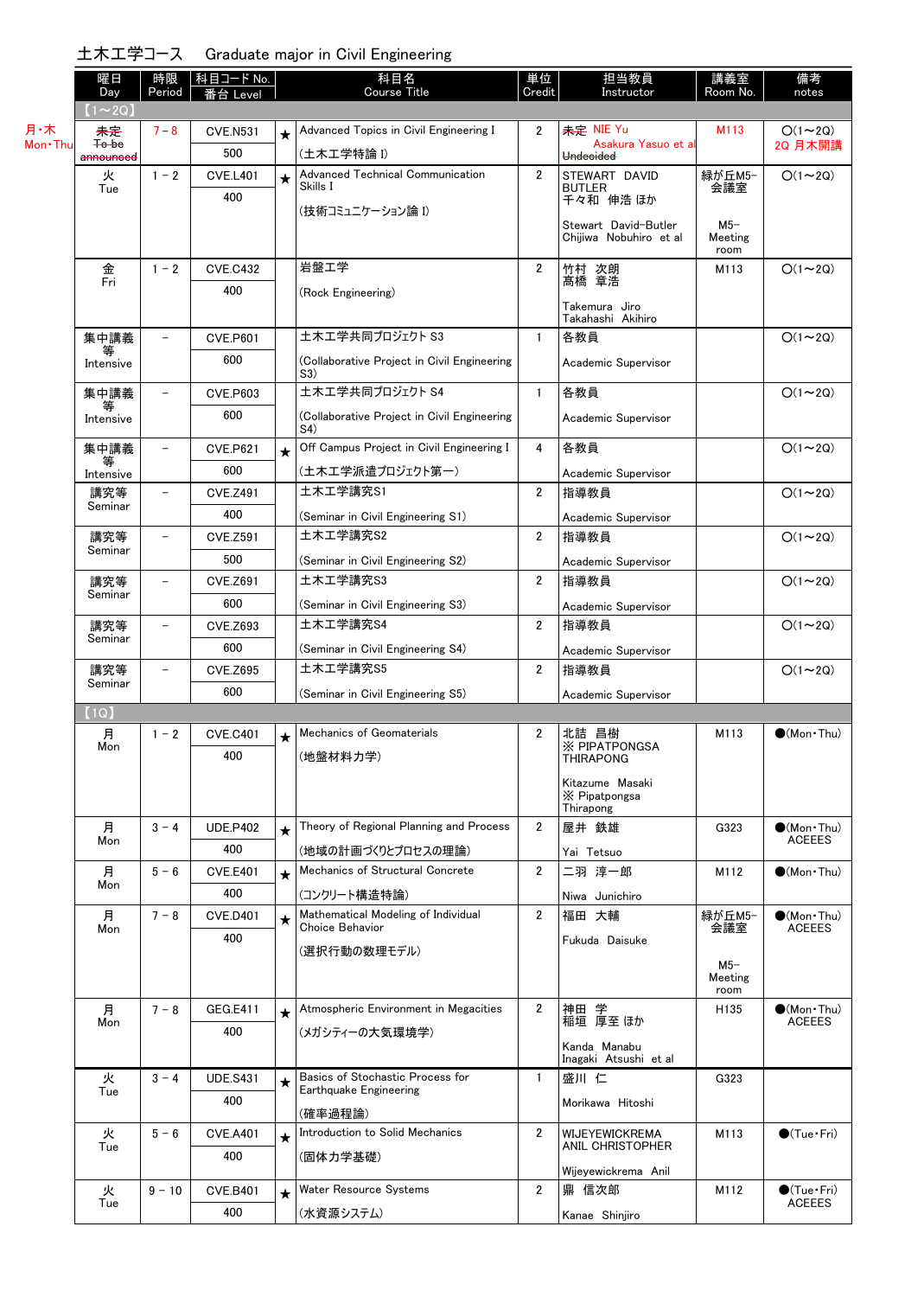# 土木工学コース Graduate major in Civil Engineering

| 曜日<br>Day         | 時限<br>Period             | │ 科目コード No.<br>番台 Level |         | 科目名<br><b>Course Title</b>                                   | 単位<br>Credit   | 担当教員<br>Instructor                            | 講義室<br>Room No.          | 備考<br>notes                             |
|-------------------|--------------------------|-------------------------|---------|--------------------------------------------------------------|----------------|-----------------------------------------------|--------------------------|-----------------------------------------|
| (1Q)              |                          |                         |         |                                                              |                |                                               |                          |                                         |
| 木                 | $1 - 2$                  | <b>CVE.C401</b>         | $\star$ | Mechanics of Geomaterials                                    | $\overline{2}$ | 北詰 昌樹                                         | M113                     | $\bullet$ (Mon Thu)                     |
| Thu               |                          | 400                     |         | (地盤材料力学)                                                     |                | <b>X PIPATPONGSA</b><br><b>THIRAPONG</b>      |                          |                                         |
|                   |                          |                         |         |                                                              |                | Kitazume Masaki<br>X Pipatpongsa<br>Thirapong |                          |                                         |
| 木                 | $3 - 4$                  | <b>UDE.P402</b>         | $\star$ | Theory of Regional Planning and Process                      | $\mathbf{2}$   | 屋井 鉄雄                                         | G323                     | $\bullet$ (Mon Thu)                     |
| Thu               |                          | 400                     |         | (地域の計画づくりとプロセスの理論)                                           |                | Yai Tetsuo                                    |                          | <b>ACEEES</b>                           |
| 木                 | $5 - 6$                  | <b>CVE.E401</b>         | $\star$ | Mechanics of Structural Concrete                             | $\overline{2}$ | 二羽 淳一郎                                        | M112                     | $\bigcirc$ (Mon Thu)                    |
| Thu               |                          | 400                     |         | (コンクリート構造特論)                                                 |                | Niwa Junichiro                                |                          |                                         |
| 木                 | $7 - 8$                  | <b>CVE.D401</b>         | $\star$ | Mathematical Modeling of Individual                          | $\overline{2}$ | 福田 大輔                                         | 緑が丘M5-                   | $(Mon\cdot Thu)$                        |
| Thu               |                          | 400                     |         | Choice Behavior                                              |                | Fukuda Daisuke                                | 会議室                      | <b>ACEEES</b>                           |
|                   |                          |                         |         | (選択行動の数理モデル)                                                 |                |                                               | $M5-$<br>Meeting         |                                         |
|                   |                          |                         |         |                                                              |                |                                               | room                     |                                         |
| 木<br>Thu          | $7 - 8$                  | GEG.E411                | $\star$ | Atmospheric Environment in Megacities                        | $\overline{2}$ | 神田 学<br>稲垣 厚至 ほか                              | H135                     | (Mon Thu)<br><b>ACEEES</b>              |
|                   |                          | 400                     |         | (メガシティーの大気環境学)                                               |                | Kanda Manabu                                  |                          |                                         |
|                   |                          |                         |         |                                                              |                | Inagaki Atsushi et al                         |                          |                                         |
| 金<br>Fri          | $5 - 6$                  | <b>CVE.A401</b>         | $\star$ | Introduction to Solid Mechanics                              | $\overline{2}$ | WIJEYEWICKREMA<br>ANIL CHRISTOPHER            | M113                     | $\bigcirc$ (Tue · Fri)                  |
|                   |                          | 400                     |         | (固体力学基礎)                                                     |                |                                               |                          |                                         |
| 金                 | $9 - 10$                 | <b>CVE.B401</b>         |         | <b>Water Resource Systems</b>                                | $\overline{2}$ | Wijeyewickrema Anil<br>鼎 信次郎                  | M112                     | $\bullet$ (Tue•Fri)                     |
| Fri               |                          | 400                     | $\star$ | (水資源システム)                                                    |                |                                               |                          | <b>ACEEES</b>                           |
| 集中講義              | $\overline{\phantom{0}}$ | <b>CVE.N431</b>         |         | 土木工学における教育実践 A                                               | $\mathbf{1}$   | Kanae Shinjiro<br>各教員                         |                          |                                         |
| 等                 |                          | 400                     |         |                                                              |                |                                               |                          |                                         |
| Intensive<br>集中講義 | $\qquad \qquad -$        | CVE.P461-01             |         | (Teaching Skills in Civil Engineering A)<br>土木工学副専門プロジェクト    | $\overline{2}$ | Academic Supervisor<br>各教員                    |                          |                                         |
|                   |                          | 400                     |         |                                                              |                |                                               |                          |                                         |
| Intensive<br>集中講義 |                          | <b>CVE.N631</b>         |         | (Civil Engineering Project for Minor)<br>土木工学における教育実践·職業訓練 A | $\mathbf{1}$   | Academic Supervisor<br>各教員                    |                          |                                         |
| 等                 |                          | 600                     |         |                                                              |                |                                               |                          |                                         |
| Intensive         |                          |                         |         | (Teaching and Training Skills in Civil<br>Engineering A)     |                | Academic Supervisor                           |                          |                                         |
| 集中講義              |                          | <b>CVE.N635</b>         |         | 災害調査·復旧実践 A                                                  | $\mathbf{1}$   | 各教員                                           |                          |                                         |
| 等<br>Intensive    |                          | 600                     |         | (Disaster Investigation and Restoration                      |                | Academic Supervisor                           |                          |                                         |
| 集中講義              |                          | <b>CVE.P611</b>         |         | Practice A)<br>土木工学派遣プロジェクト A                                | $\mathbf{1}$   | 各教員                                           |                          |                                         |
|                   |                          | 600                     |         | (Off Campus Project in Civil Engineering                     |                |                                               |                          |                                         |
| Intensive         |                          |                         |         | A)                                                           |                | Academic Supervisor                           |                          |                                         |
| (2Q)              |                          |                         |         |                                                              |                |                                               |                          |                                         |
| 月<br>Mon          | $1 - 2$                  | <b>UDE.P403</b>         |         | 都市計画                                                         | 2              | 室町 泰徳                                         | G323                     | $\bigcirc$ (Mon · Thu)<br><b>ACEEES</b> |
|                   |                          | 400                     |         | (Urban Planning)                                             |                | Muromachi Yasunori                            |                          |                                         |
| 月<br>Mon          | $3 - 4$                  | <b>CVE.F431</b>         |         | インフラストラクチャの維持管理                                              | $\overline{2}$ | 岩波 光保                                         | M114                     | $\bigcirc$ (Mon Thu)                    |
|                   |                          | 400                     |         | (Maintenance of Infrastructure)                              |                | Iwanami Mitsuyasu                             |                          |                                         |
| 月<br>Mon          | $5 - 6$                  | <b>CVE.G401</b>         | $\star$ | Aquatic Environmental Science                                | $\overline{2}$ | 吉村 千洋                                         | M112                     | $\bullet$ (Mon Thu)<br><b>ACEEES</b>    |
|                   |                          | 400                     |         | (水環境科学)                                                      |                | Yoshimura Chihiro                             |                          |                                         |
| 月<br>Mon          | $7 - 8$                  | <b>CVE.P431</b>         | $\star$ | International Collaboration I                                | $\mathbf{1}$   | 二羽 淳一郎<br>竹村 次朗                               | 緑が丘M5-<br>会議室            |                                         |
|                   |                          | 400                     |         | (国際コラボレーション Ⅰ)                                               |                | Niwa Junichiro                                |                          |                                         |
|                   |                          |                         |         |                                                              |                | Takemura Jiro                                 | $M5-$<br>Meeting<br>room |                                         |
| 火                 | $3 - 4$                  | <b>CVE.C403</b>         | $\star$ | Geo-environmental Engineering                                | $\overline{2}$ | 竹村 次朗                                         | M112                     | $\bigcirc$ (Tue·Fri)                    |
| Tue               |                          | 400                     |         | (地盤環境工学)                                                     |                | Takemura Jiro                                 |                          | <b>ACEEES</b>                           |
| 火                 | $3 - 4$                  | <b>UDE.S531</b>         | $\star$ | Microtremor Survey Techniques using                          | $\mathbf{1}$   | 盛川 仁                                          | G323                     |                                         |
| Tue               |                          | 500                     |         | Theory of Stochastic Process                                 |                | Morikawa Hitoshi                              |                          |                                         |
|                   |                          |                         |         | (微動探査法特論)                                                    |                |                                               |                          |                                         |
| 火<br>Tue          | $5 - 6$                  | <b>CVE.A403</b>         | $\star$ | Analysis of Vibrations and Elastic Waves                     | 2              | 廣瀬 壮一                                         | M112                     | $\bigcirc$ (Tue · Fri)                  |
|                   |                          | 400                     |         | (振動・波動解析論)                                                   |                | Hirose Sohichi                                |                          |                                         |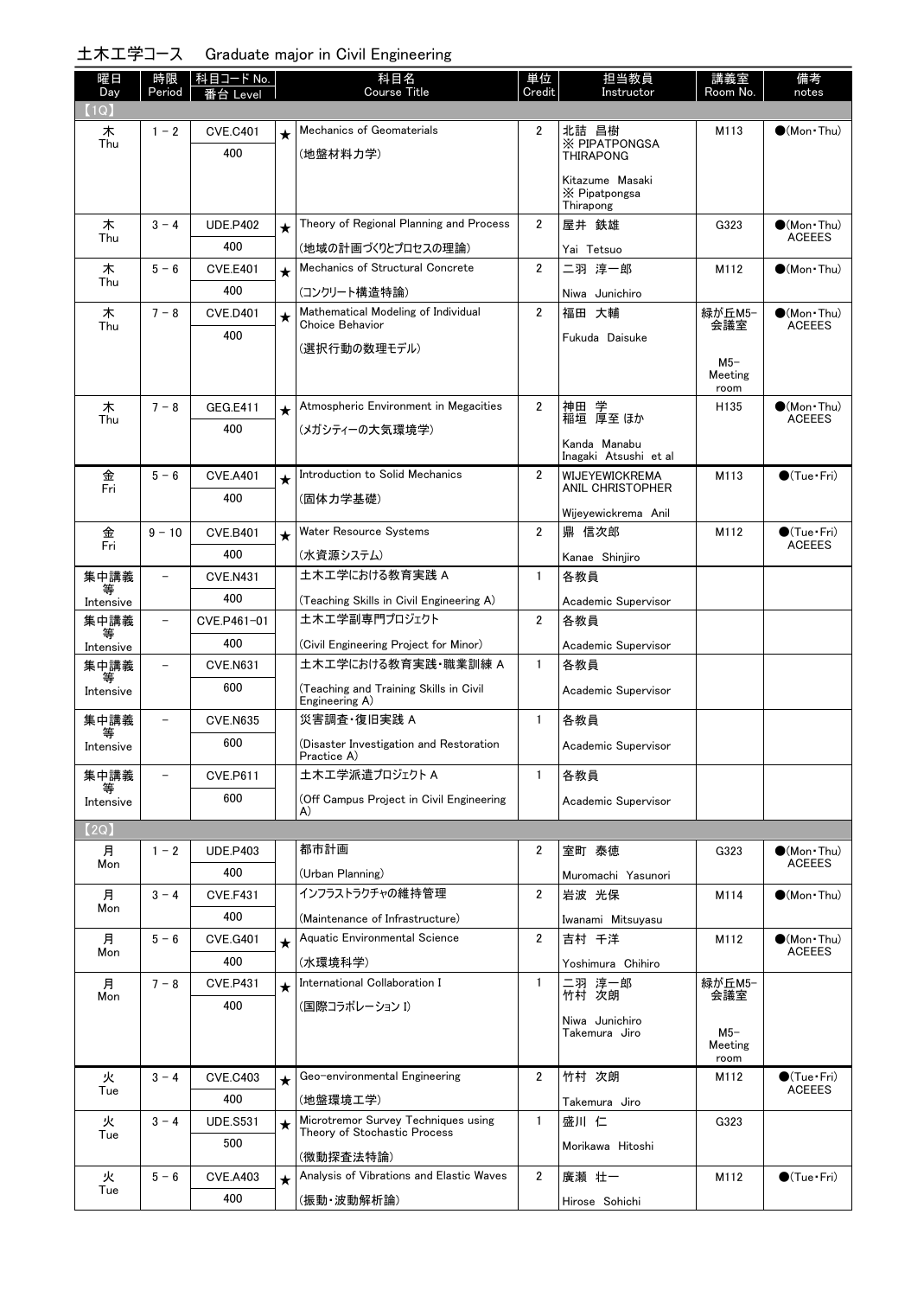| 土木工学コース Graduate major in Civil Engineering |
|---------------------------------------------|
|---------------------------------------------|

| 曜日                | 時限                       | <b>科目コード No.</b> |         | 科目名                                                              | 単位             | 担当教員                | 講義室                      | 備考                                |
|-------------------|--------------------------|------------------|---------|------------------------------------------------------------------|----------------|---------------------|--------------------------|-----------------------------------|
| Day               | Period                   | 番台 Level         |         | <b>Course Title</b>                                              | Credit         | Instructor          | Room No.                 | notes                             |
| (2Q)              |                          |                  |         |                                                                  |                |                     |                          |                                   |
| 火<br>Tue          | $7 - 8$                  | GEG.E412         | $\star$ | Hydrology and Water Resources<br>Conservation                    | $\mathbf{1}$   | 木内 豪                | G <sub>511</sub><br>G512 | <b>ACEEES</b>                     |
|                   |                          | 400              |         | (水資源保全論)                                                         |                | Kinouchi Tsuyoshi   |                          |                                   |
| 木                 | $1 - 2$                  | <b>UDE.P403</b>  |         | 都市計画                                                             | $\overline{2}$ | 室町 泰徳               | G323                     | $\bullet$ (Mon•Thu)               |
| Thu               |                          | 400              |         | (Urban Planning)                                                 |                | Muromachi Yasunori  |                          | <b>ACEEES</b>                     |
| 木                 | $3 - 4$                  | <b>CVE.F431</b>  |         | インフラストラクチャの維持管理                                                  | $\overline{2}$ | 岩波 光保               | M114                     | $\bullet$ (Mon•Thu)               |
| Thu               |                          | 400              |         | (Maintenance of Infrastructure)                                  |                | Iwanami Mitsuyasu   |                          |                                   |
| 木                 | $5 - 6$                  | <b>CVE.G401</b>  | $\star$ | Aquatic Environmental Science                                    | $\overline{2}$ | 吉村 千洋               | M112                     | $(Mon\cdot Thu)$<br><b>ACEEES</b> |
| Thu               |                          | 400              |         | (水環境科学)                                                          |                | Yoshimura Chihiro   |                          |                                   |
| 木<br>Thu          | $7 - 8$                  | GEG.I501         | $\star$ | <b>Coastal Disaster Mitigation for Engineers</b><br>and Planners | $\mathbf{1}$   | 髙木 泰士               | S611                     | <b>ACEEES</b>                     |
|                   |                          | 500              |         | (都市化と防災マネジメント)                                                   |                | Takagi Hiroshi      |                          |                                   |
| 木                 | $9 - 10$                 | <b>CVE.A432</b>  |         | 実務耐震工学I                                                          | $\mathbf{1}$   | ※松田隆                | M112                     |                                   |
| Thu               |                          | 400              |         | (Practical Seismic Design I)                                     |                | X Matsuda Takashi   |                          |                                   |
| 金                 | $3 - 4$                  | <b>CVE.C403</b>  | $\star$ | Geo-environmental Engineering                                    | $\overline{2}$ | 竹村 次朗               | M112                     | $\bigcirc$ (Tue·Fri)              |
| Fri               |                          | 400              |         | (地盤環境工学)                                                         |                | Takemura Jiro       |                          | <b>ACEEES</b>                     |
| 金                 | $5 - 6$                  | <b>CVE.A403</b>  | $\star$ | Analysis of Vibrations and Elastic Waves                         | $\overline{2}$ | 廣瀬 壮一               | M112                     | $\bullet$ (Tue $\cdot$ Fri)       |
| Fri               |                          | 400              |         | (振動・波動解析論)                                                       |                | Hirose Sohichi      |                          |                                   |
| 集中講義              | $\overline{\phantom{0}}$ | <b>CVE.N432</b>  |         | 土木工学における教育実践 B                                                   | $\mathbf{1}$   | 各教員                 |                          |                                   |
| 等<br>Intensive    |                          | 400              |         | (Teaching Skills in Civil Engineering B)                         |                | Academic Supervisor |                          |                                   |
| 集中講義              | $\overline{\phantom{0}}$ | CVE.P461-02      |         | 土木工学副専門プロジェクト                                                    | $\overline{2}$ | 各教員                 |                          |                                   |
| Intensive         |                          | 400              |         | (Civil Engineering Project for Minor)                            |                | Academic Supervisor |                          |                                   |
| 集中講義              | $\qquad \qquad -$        | <b>CVE.N632</b>  |         | 土木工学における教育実践・職業訓練 B                                              | $\mathbf{1}$   | 各教員                 |                          |                                   |
| 等<br>Intensive    |                          | 600              |         | (Teaching and Training Skills in Civil<br>Engineering B)         |                | Academic Supervisor |                          |                                   |
| 集中講義              |                          | <b>CVE.N636</b>  |         | 災害調査·復旧実践 B                                                      | $\mathbf{1}$   | 各教員                 |                          |                                   |
| Intensive         |                          | 600              |         | (Disaster Investigation and Restoration<br>Practice B)           |                | Academic Supervisor |                          |                                   |
| 集中講義<br>等         |                          | <b>CVE.P612</b>  |         | 土木工学派遣プロジェクト B                                                   | $\mathbf{1}$   | 各教員                 |                          |                                   |
| Intensive         |                          | 600              |         | (Off Campus Project in Civil Engineering<br>B)                   |                | Academic Supervisor |                          |                                   |
| インターン             |                          | <b>CVE.P433</b>  | $\star$ | International Internship I                                       | $\mathbf{1}$   | 二羽 淳一郎              |                          |                                   |
| シップ<br>Internship |                          | 400              |         | (国際インターンシップ Ⅰ)                                                   |                | Niwa Junichiro      |                          |                                   |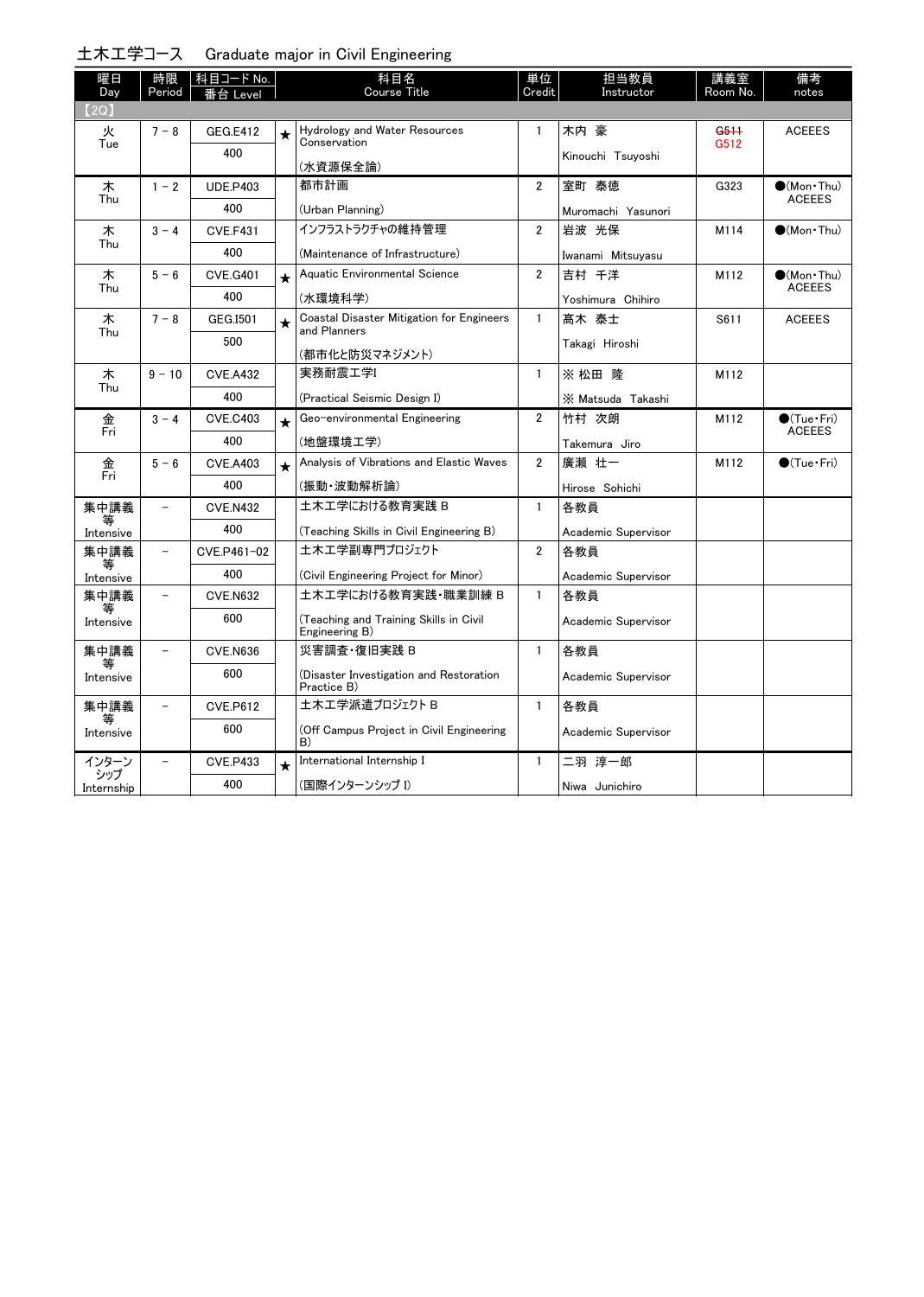| 曜日                 | 時限                       | 科目コード No.       |         | 科目名                                                              | 単位             | 担当教員                                    | 講義室           | 備考                                    |
|--------------------|--------------------------|-----------------|---------|------------------------------------------------------------------|----------------|-----------------------------------------|---------------|---------------------------------------|
| Day<br>$(1\sim2Q)$ | Period                   | 番台 Level        |         | Course Title                                                     | Credit         | Instructor                              | Room No.      | notes                                 |
| 講究等                |                          | GEG.Z491        |         | 地球環境共創講究S1                                                       | $\overline{2}$ | 指導教員                                    |               | $O(1\sim 2Q)$                         |
| Seminar            |                          | 400             |         | (Seminar for Global Engineering S1)                              |                | Academic Supervisor                     |               |                                       |
| 講究等                |                          | GEG.Z591        |         | 地球環境共創講究S2                                                       | $\overline{2}$ | 指導教員                                    |               | $O(1\sim 2Q)$                         |
| Seminar            |                          | 500             |         | (Seminar for Global Engineering S2)                              |                | Academic Supervisor                     |               |                                       |
| 講究等                | $\overline{\phantom{0}}$ | GEG.P671        | $\star$ | Sustainable Engineering Program Off-                             | 4              | 指導教員                                    |               | $O(1\sim 2Q)$                         |
| Seminar            |                          | 600             |         | Campus Project (GEDES) S                                         |                | Academic Supervisor                     |               |                                       |
| 講究等                | $\overline{\phantom{0}}$ | GEG.Z691        |         | (持続性エ学派遣プロジェクトS)<br>地球環境共創講究S3                                   | $\overline{2}$ | 指導教員                                    |               | $O(1\sim 2Q)$                         |
| Seminar            |                          | 600             |         | (Seminar for Global Engineering S3)                              |                |                                         |               |                                       |
| 講究等                | $\overline{\phantom{0}}$ | GEG.Z693        |         | 地球環境共創講究S4                                                       | $\overline{2}$ | Academic Supervisor<br>指導教員             |               | $O(1\sim 2Q)$                         |
| Seminar            |                          | 600             |         | (Seminar for Global Engineering S4)                              |                | Academic Supervisor                     |               |                                       |
| 講究等                |                          | GEG.Z695        |         | 地球環境共創講究S5                                                       | $\overline{2}$ | 指導教員                                    |               | $O(1\sim 2Q)$                         |
| Seminar            |                          | 600             |         | (Seminar for Global Engineering S5)                              |                | Academic Supervisor                     |               |                                       |
| (1Q)               |                          |                 |         |                                                                  |                |                                         |               |                                       |
| 月                  | $1 - 2$                  | GEG.1402        | $\star$ | Development Economics and Appropriate                            | $\overline{2}$ | 阿部 直也                                   | I4-B04/05     | $\bullet$ (Mon $\cdot$ Wed)           |
| Mon                |                          | 400             |         | Technology                                                       |                | Abe Naoya                               |               | <b>ACEEES</b>                         |
|                    |                          |                 |         | (開発経済学と適正技術)                                                     |                |                                         |               |                                       |
| 月<br>Mon           | $5 - 6$                  | GEG.I401        | $\star$ | Sustainable Development and Integrated<br>Management             | $\mathbf{1}$   | 潤一<br>髙田<br>しのぶ<br>山口                   | $I4 - B04/05$ | <b>ACEEES</b>                         |
|                    |                          | 400             |         | (持続的開発と統合的マネジメント)                                                |                | Takada Jun-Ichi                         |               |                                       |
|                    |                          |                 |         |                                                                  |                | Yamaguchi Shinobu                       |               |                                       |
| 月<br>Mon           | $7 - 8$                  | <b>GEG.E411</b> | $\star$ | Atmospheric Environment in Megacities                            | $\overline{2}$ | 神田<br>神田 学<br>稲垣 厚至 ほか                  | H135          | $\bigcirc$ (Mon Thu)<br><b>ACEEES</b> |
|                    |                          | 400             |         | (メガシティーの大気環境学)                                                   |                | Kanda Manabu                            |               |                                       |
|                    |                          |                 |         |                                                                  |                | Inagaki Atsushi et al                   |               |                                       |
| 火<br>Tue           | $1 - 2$                  | <b>GEG.E513</b> | $\star$ | Landscape Ecology                                                | $\mathbf{1}$   | ※ 田中 章                                  | G512          | <b>ACEEES</b>                         |
|                    |                          | 500             |         | (ランドスケープエコロジー)                                                   |                | X Tanaka Akira                          |               |                                       |
| 火<br>Tue           | $3 - 4$                  | <b>GEG.E404</b> | $\star$ | Technologies for Energy and Resource<br>Utilization              | $\mathbf{1}$   | 吉川 邦夫                                   | G511          | <b>ACEEES</b>                         |
|                    |                          | 400             |         | (エネルギー・資源の有効利用技術)                                                |                | Yoshikawa Kunio                         |               |                                       |
| 火                  | $5 - 6$                  | <b>GEG.S401</b> | $\star$ | <b>Environmental Policy</b>                                      | $\mathbf{1}$   | 村山 武彦                                   | G512          | <b>ACEEES</b>                         |
| Tue                |                          | 400             |         | (環境政策論)                                                          |                | 錦澤 滋雄                                   |               |                                       |
|                    |                          |                 |         |                                                                  |                | Murayama Takehiko<br>Nishikizawa Shigeo |               |                                       |
| 水                  | $1 - 2$                  | GEG.I402        | $\star$ | Development Economics and Appropriate                            | $\overline{2}$ | 阿部 直也                                   | $I4 - B04/05$ | $\bullet$ (Mon $\cdot$ Wed)           |
| Wed                |                          | 400             |         | Technology                                                       |                | Abe Naoya                               |               | <b>ACEEES</b>                         |
| 木                  | $1 - 4$                  | GEG.P451        |         | (開発経済学と適正技術)<br>Project Design & Management S                    | $\overline{2}$ | 花岡 伸也                                   | I4-B04/05     | □                                     |
| Thu                |                          | 400             | $\star$ | (プロジェクトデザイン&マネジメント S)                                            |                | 髙田 潤一 ほか                                |               |                                       |
|                    |                          |                 |         |                                                                  |                | Hanaoka Shinya                          |               |                                       |
| 木                  | $7 - 8$                  | GEG.E411        |         | Atmospheric Environment in Megacities                            | $\overline{2}$ | Takada Jun-Ichi et al<br>神田 学           | H135          | $\bullet$ (Mon•Thu)                   |
| Thu                |                          | 400             | $\star$ | (メガシティーの大気環境学)                                                   |                | 稲垣 厚至 ほか                                |               | <b>ACEEES</b>                         |
|                    |                          |                 |         |                                                                  |                | Kanda Manabu                            |               |                                       |
| 金                  | $5 - 6$                  | GEG.E403        |         | Environmental Cleanup and Pollution                              | 1              | Inagaki Atsushi et al<br>日野出 洋文         | $I4 - B04/05$ | <b>ACEEES</b>                         |
| Fri                |                          | 400             | $\star$ | <b>Control Technology</b>                                        |                | Hinode Hirofumi                         |               |                                       |
|                    |                          |                 |         | (環境浄化・保全技術)                                                      |                |                                         |               |                                       |
| 集中講義               | -                        | GEG.F531        |         | 地球環境共創国際発表A(修士)                                                  | 1              | 指導教員                                    |               |                                       |
| Intensive          |                          | 500             |         | (Global Engineering International<br>Workshop A (Master course)) |                | Academic Supervisor                     |               |                                       |
| 集中講義               | -                        | GEG.F541        |         | 地球環境共創フィールドワークA                                                  | $\mathbf{1}$   | 指導教員                                    |               |                                       |
| Intensive          |                          | 500             |         | (Global Engineering Fieldwork A)                                 |                | Academic Supervisor                     |               |                                       |
| インターン              |                          | <b>GEG.F551</b> |         | 地球環境共創インターンシップA                                                  | $\overline{2}$ | 指導教員                                    |               |                                       |
| シップ<br>Internship  |                          | 500             |         | (Global Engineering Internship A)                                |                | Academic Supervisor                     |               |                                       |
| 講究等                | $\overline{\phantom{0}}$ | <b>GEG.F631</b> |         | 地球環境共創国際発表第一A(博士)                                                | $\mathbf{1}$   | 指導教員                                    |               |                                       |
| Seminar            |                          | 600             |         | (Global Engineering International                                |                | Academic Supervisor                     |               |                                       |
|                    |                          |                 |         | Workshop 1A (Doctor course))                                     |                |                                         |               |                                       |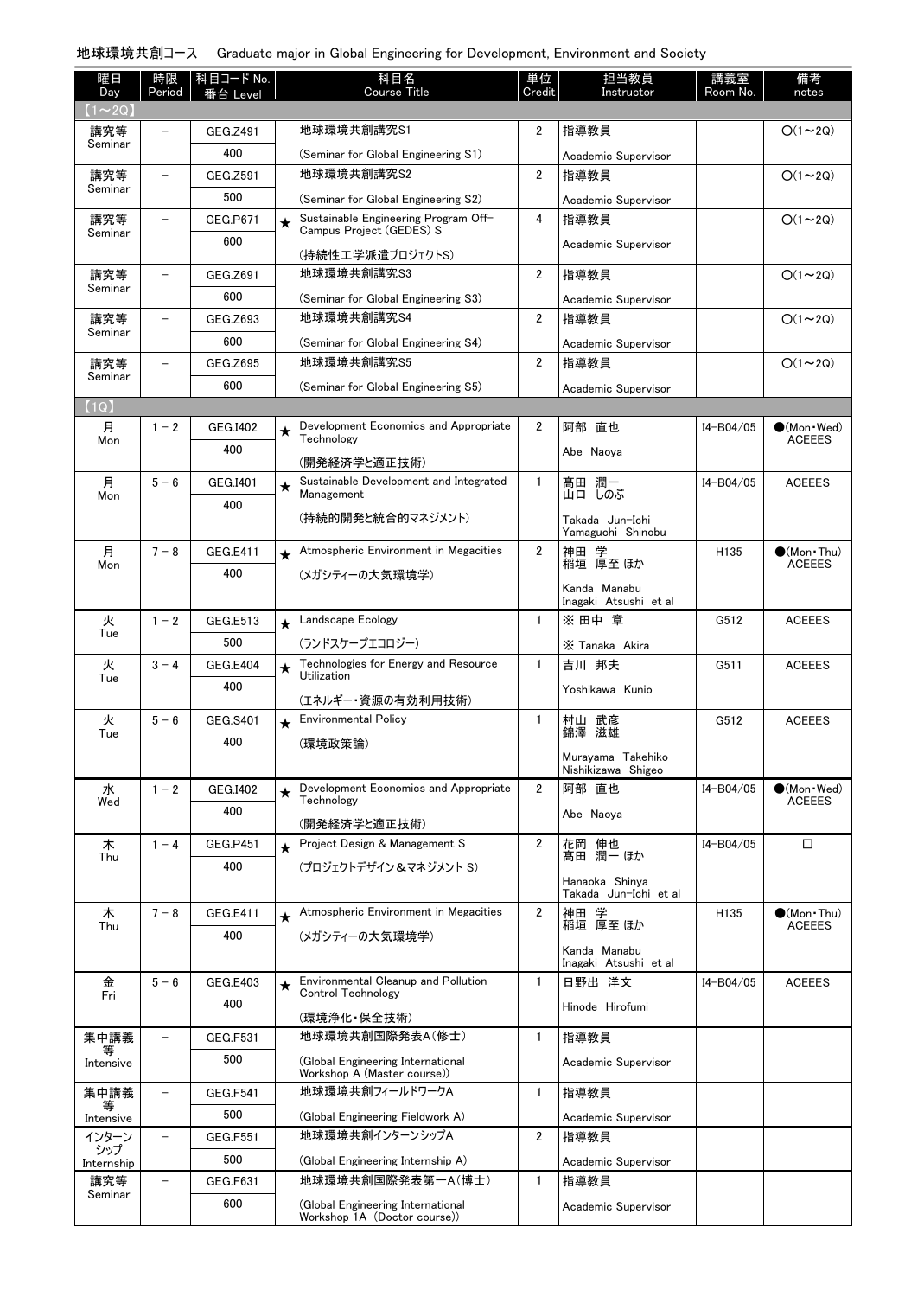| 曜日<br>Day      | 時限<br>Period             | 科目コード No.       |         | 科目名<br><b>Course Title</b>                                        | 単位<br>Credit   | 担当教員<br>Instructor                      | 講義室<br>Room No. | 備考<br>notes                          |
|----------------|--------------------------|-----------------|---------|-------------------------------------------------------------------|----------------|-----------------------------------------|-----------------|--------------------------------------|
| (1Q)           |                          | 台 Level         |         |                                                                   |                |                                         |                 |                                      |
| 講究等            | $\overline{\phantom{0}}$ | <b>GEG.F635</b> |         | 地球環境共創国際発表第二A(博士)                                                 | $\mathbf{1}$   | 指導教員                                    |                 |                                      |
| Seminar        |                          | 600             |         | (Global Engineering International<br>Workshop 2A (Doctor course)) |                | Academic Supervisor                     |                 |                                      |
| 講究等            | $\overline{\phantom{0}}$ | GEG.F639        |         | 地球環境共創国際発表第三A(博士)                                                 | $\mathbf{1}$   | 指導教員                                    |                 |                                      |
| Seminar        |                          | 600             |         | (Global Engineering International<br>Workshop 3A (Doctor course)) |                | Academic Supervisor                     |                 |                                      |
| 講究等            | $\overline{\phantom{0}}$ | <b>GEG.F651</b> |         | 企業特別実習第一A(地球環境共創)                                                 | $\overline{2}$ | 指導教員                                    |                 |                                      |
| Seminar        |                          | 600             |         | (Practice in Company 1A (Global<br>Engineering)                   |                | Academic Supervisor                     |                 |                                      |
| 講究等<br>Seminar | $\overline{\phantom{0}}$ | <b>GEG.F655</b> |         | 企業特別実習第二A(地球環境共創)                                                 | $\overline{2}$ | 指導教員                                    |                 |                                      |
|                |                          | 600             |         | (Practice in Company 2A (Global<br>Engineering))                  |                | Academic Supervisor                     |                 |                                      |
| 講究等<br>Seminar | $\overline{\phantom{0}}$ | <b>GEG.F659</b> |         | 企業特別実習第三A(地球環境共創)                                                 | $\overline{2}$ | 指導教員                                    |                 |                                      |
|                |                          | 600             |         | (Practice in Company 3A (Global<br>Engineering))                  |                | Academic Supervisor                     |                 |                                      |
| 講究等<br>Seminar | $\overline{\phantom{0}}$ | <b>GEG.L631</b> |         | 教授法実践特論第一A                                                        | $\overline{2}$ | 指導教員                                    |                 |                                      |
|                |                          | 600             |         | (Advanced Theory of Teaching Method<br>(A)                        |                | Academic Supervisor                     |                 |                                      |
| 講究等<br>Seminar | $\overline{\phantom{0}}$ | <b>GEG.L635</b> |         | 教授法実践特論第二A                                                        | $\overline{2}$ | 指導教員                                    |                 |                                      |
|                |                          | 600             |         | (Advanced Theory of Teaching Method<br>2A)                        |                | Academic Supervisor                     |                 |                                      |
| 講究等<br>Seminar | $\overline{\phantom{0}}$ | <b>GEG.L639</b> |         | 教授法実践特論第三A                                                        | $\overline{2}$ | 指導教員                                    |                 |                                      |
|                |                          | 600             |         | (Advanced Theory of Teaching Method<br>3A)                        |                | Academic Supervisor                     |                 |                                      |
| 講究等<br>Seminar | $\overline{\phantom{0}}$ | GEG.P631        |         | 博士派遣プロジェクト第一A(地球環境共<br>創)                                         | $\mathbf{1}$   | 指導教員                                    |                 |                                      |
|                |                          | 600             |         | (Global Engineering Off-Campus Project<br>1A)                     |                | Academic Supervisor                     |                 |                                      |
| 講究等            |                          | <b>GEG.P635</b> |         | 博士派遣プロジェクト第二A(地球環境共                                               | $\mathbf{1}$   | 指導教員                                    |                 |                                      |
| Seminar        |                          | 600             |         | 創)                                                                |                | Academic Supervisor                     |                 |                                      |
|                |                          |                 |         | (Global Engineering Off-Campus Project<br>2A)                     |                |                                         |                 |                                      |
| 講究等<br>Seminar | $\overline{\phantom{0}}$ | GEG.P639        |         | 博士派遣プロジェクト第三A(地球環境共<br>創)                                         | $\mathbf{1}$   | 指導教員                                    |                 |                                      |
|                |                          | 600             |         | (Global Engineering Off-Campus Project<br>3A)                     |                | Academic Supervisor                     |                 |                                      |
| 講究等            | $\overline{\phantom{0}}$ | GEG.P651        |         | 共創実践特論第一A                                                         | 2              | 指導教員                                    |                 |                                      |
| Seminar        |                          | 600             |         | (Advanced Theory of Co-creation 1A)                               |                | Academic Supervisor                     |                 |                                      |
| 講究等            | $\overline{\phantom{0}}$ | <b>GEG.P655</b> |         | 共創実践特論第二A                                                         | $\overline{2}$ | 指導教員                                    |                 |                                      |
| Seminar        |                          | 600             |         | (Advanced Theory of Co-creation 2A)                               |                | Academic Supervisor                     |                 |                                      |
| 講究等<br>Seminar | $\overline{\phantom{0}}$ | <b>GEG.P659</b> |         | 共創実践特論第三A                                                         | $\overline{2}$ | 指導教員                                    |                 |                                      |
|                |                          | 600             |         | (Advanced Theory of Co-creation 3A)                               |                | Academic Supervisor                     |                 |                                      |
| (2Q)           |                          |                 |         | Energy&Environment-1                                              | 1              |                                         |                 |                                      |
| 未定<br>To be    |                          | GEG.E421<br>400 | $\star$ | (エネルギーと環境 第1)                                                     |                | 時松 宏治<br>吉川 邦夫ほか                        |                 |                                      |
| announced      |                          |                 |         |                                                                   |                | Tokimatsu Koji<br>Yoshikawa Kunio et al |                 |                                      |
| 月              | $3 - 4$                  | GEG.E512        | $\star$ | Utilization of Resources and Wastes for                           | $\mathbf{1}$   | 中崎 清彦                                   | I4-B04/05       | <b>ACEEES</b>                        |
| Mon            |                          | 500             |         | Environment<br>(環境のための資源と廃棄物の利用)                                  |                | Nakasaki Kiyohiko                       |                 |                                      |
| 月              | $5 - 6$                  | GEG.I511        | $\star$ | Case Method for International<br>Development and Human Resources  | 1              | 山口 しのぶ                                  | I4-B04/05       | <b>ACEEES</b>                        |
| Mon            |                          | 500             |         |                                                                   |                | 髙田 潤一                                   |                 |                                      |
|                |                          |                 |         | (ケースメソッド:国際開発と人的資源)                                               |                | Yamaguchi Shinobu<br>Takada Jun-Ichi    |                 |                                      |
| 火<br>Tue       | $3 - 4$                  | GEG.T413        | ★       | Basic Behaviormetrics: Theory and<br>Methods                      | $\overline{2}$ | 高橋 史武                                   | G512            | $\bullet$ (Tue•Fri)<br><b>ACEEES</b> |
|                |                          | 400             |         | (感性計測概論)                                                          |                | Takahashi Fumitake                      |                 |                                      |
| 火              | $5 - 6$                  | <b>GEG.E501</b> | $\star$ | Environmental Impact Assessment                                   | $\mathbf{1}$   | 錦澤 滋雄                                   | G511            | <b>ACEEES</b>                        |
| Tue            |                          | 500             |         | (環境アセスメント)                                                        |                | 村山 武彦                                   |                 |                                      |
|                |                          |                 |         |                                                                   |                | Nishikizawa Shigeo<br>Murayama Takehiko |                 |                                      |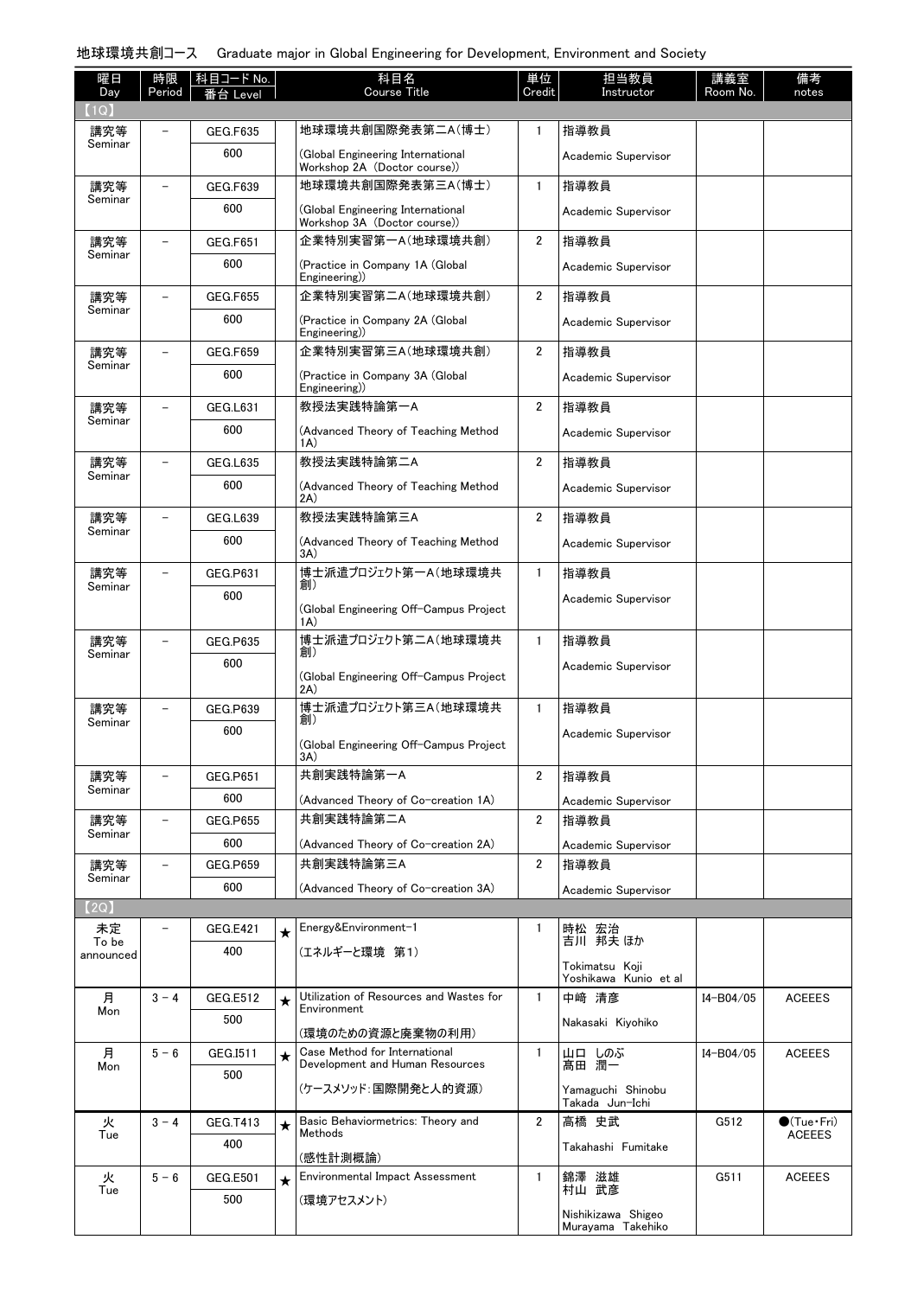| 曜日             | 時限                       | │科目コード No.      |         | 科目名                                                               | 単位             | 担当教員                | 講義室       | 備考                          |
|----------------|--------------------------|-----------------|---------|-------------------------------------------------------------------|----------------|---------------------|-----------|-----------------------------|
| Day<br>(2Q)    | Period                   | Leve            |         | <b>Course Title</b>                                               | Credit         | Instructor          | Room No.  | notes                       |
| 火              | $7 - 8$                  | <b>GEG.E412</b> | ★       | Hydrology and Water Resources                                     | $\mathbf{1}$   | 木内 豪                | G511      | <b>ACEEES</b>               |
| Tue            |                          | 400             |         | Conservation                                                      |                | Kinouchi Tsuyoshi   | G512      |                             |
|                |                          |                 |         | (水資源保全論)                                                          |                |                     |           |                             |
| 木<br>Thu       | $3 - 4$                  | GEG.T503        | $\star$ | Introduction to Systems Engineering                               | $\mathbf{1}$   | 秋田 大輔               | I4-B04/05 | <b>ACEEES</b>               |
|                |                          | 500             |         | (システムズエンジニアリング概論)                                                 |                | Akita Daisuke       |           |                             |
| 木<br>Thu       | $7 - 8$                  | GEG.I501        | $\star$ | Coastal Disaster Mitigation for Engineers<br>and Planners         | $\mathbf{1}$   | 髙木 泰士               | S611      | <b>ACEEES</b>               |
|                |                          | 500             |         | (都市化と防災マネジメント)                                                    |                | Takagi Hiroshi      |           |                             |
| 金              | $3 - 4$                  | GEG.T413        | $\star$ | Basic Behaviormetrics: Theory and                                 | $\overline{2}$ | 高橋 史武               | G512      | $\bullet$ (Tue $\cdot$ Fri) |
| Fri            |                          | 400             |         | Methods                                                           |                | Takahashi Fumitake  |           | <b>ACEEES</b>               |
| 集中講義           | $\overline{\phantom{0}}$ | <b>GEG.F532</b> |         | (感性計測概論)<br>地球環境共創国際発表B(修士)                                       | $\mathbf{1}$   | 指導教員                |           |                             |
| 等              |                          | 500             |         | (Global Engineering International                                 |                |                     |           |                             |
| Intensive      |                          |                 |         | Workshop B (Master course))                                       |                | Academic Supervisor |           |                             |
| 集中講義<br>等      | $\overline{\phantom{0}}$ | <b>GEG.F542</b> |         | 地球環境共創フィールドワークB                                                   | $\mathbf{1}$   | 指導教員                |           |                             |
| Intensive      |                          | 500             |         | (Global Engineering Fieldwork B)                                  |                | Academic Supervisor |           |                             |
| 集中講義<br>等      | $\overline{\phantom{0}}$ | <b>GEG.P501</b> |         | コンヤプト・デザイニング                                                      | $\overline{2}$ | 野原 佳代子              |           | <b>ACEEES</b>               |
| Intensive      |                          | 500             |         | (Concept Designing)                                               |                | Nohara Kayoko       |           |                             |
| インターン<br>シップ   |                          | <b>GEG.F552</b> |         | 地球環境共創インターンシップB                                                   | $\overline{2}$ | 指導教員                |           |                             |
| Internship     |                          | 500             |         | (Global Engineering Internship B)                                 |                | Academic Supervisor |           |                             |
| 講究等<br>Seminar |                          | GEG.F632        |         | 地球環境共創国際発表第一B(博士)                                                 | $\mathbf{1}$   | 指導教員                |           |                             |
|                |                          | 600             |         | (Global Engineering International<br>Workshop 1B (Doctor course)) |                | Academic Supervisor |           |                             |
| 講究等            |                          | GEG.F636        |         | 地球環境共創国際発表第二B(博士)                                                 | $\mathbf{1}$   | 指導教員                |           |                             |
| Seminar        |                          | 600             |         | (Global Engineering International                                 |                | Academic Supervisor |           |                             |
| 講究等            |                          | <b>GEG.F640</b> |         | Workshop 2B (Doctor course))<br>地球環境共創国際発表第三B(博士)                 | $\mathbf{1}$   | 指導教員                |           |                             |
| Seminar        |                          | 600             |         |                                                                   |                |                     |           |                             |
|                |                          |                 |         | (Global Engineering International<br>Workshop 3B (Doctor course)) |                | Academic Supervisor |           |                             |
| 講究等<br>Seminar |                          | <b>GEG.F652</b> |         | 企業特別実習第一B(地球環境共創)                                                 | $\overline{2}$ | 指導教員                |           |                             |
|                |                          | 600             |         | (Practice in Company 1B (Global<br>Engineering)                   |                | Academic Supervisor |           |                             |
| 講究等            | $\overline{\phantom{0}}$ | GEG.F656        |         | 企業特別実習第二B(地球環境共創)                                                 | $\overline{2}$ | 指導教員                |           |                             |
| Seminar        |                          | 600             |         | (Practice in Company 2B (Global)<br>Engineering)                  |                | Academic Supervisor |           |                             |
| 講究等            |                          | <b>GEG.F660</b> |         | 企業特別実習第三B(地球環境共創)                                                 | $\overline{2}$ | 指導教員                |           |                             |
| Seminar        |                          | 600             |         | (Practice in Company 3B (Global)<br>Engineering)                  |                | Academic Supervisor |           |                             |
| 講究等            |                          | GEG.L632        |         | 教授法実践特論第一B                                                        | $\overline{2}$ | 指導教員                |           |                             |
| Seminar        |                          | 600             |         | (Advanced Theory of Teaching Method<br>1B)                        |                | Academic Supervisor |           |                             |
| 講究等            |                          | GEG.L636        |         | 教授法実践特論第二B                                                        | $\overline{2}$ | 指導教員                |           |                             |
| Seminar        |                          | 600             |         | (Advanced Theory of Teaching Method<br>2B)                        |                | Academic Supervisor |           |                             |
| 講究等            |                          | GEG.L640        |         | 教授法実践特論第三B                                                        | $\overline{2}$ | 指導教員                |           |                             |
| Seminar        |                          | 600             |         | (Advanced Theory of Teaching Method<br>3 <sub>B</sub>             |                | Academic Supervisor |           |                             |
| 講究等            |                          | <b>GEG.P632</b> |         | 博士派遣プロジェクト第一B(地球環境共                                               | $\mathbf{1}$   | 指導教員                |           |                             |
| Seminar        |                          | 600             |         | 創)                                                                |                | Academic Supervisor |           |                             |
|                |                          |                 |         | (Global Engineering Off-Campus Project<br>1B)                     |                |                     |           |                             |
| 講究等            |                          | GEG.P636        |         | 博士派遣プロジェクト第二B(地球環境共<br>創)                                         | $\mathbf{1}$   | 指導教員                |           |                             |
| Seminar        |                          | 600             |         |                                                                   |                | Academic Supervisor |           |                             |
|                |                          |                 |         | (Global Engineering Off-Campus Project<br>2B)                     |                |                     |           |                             |
| 講究等<br>Seminar |                          | <b>GEG.P640</b> |         | 博士派遣プロジェクト第三B(地球環境共<br>創)                                         | $\mathbf{1}$   | 指導教員                |           |                             |
|                |                          | 600             |         | (Global Engineering Off-Campus Project                            |                | Academic Supervisor |           |                             |
|                |                          |                 |         | 3B)                                                               |                |                     |           |                             |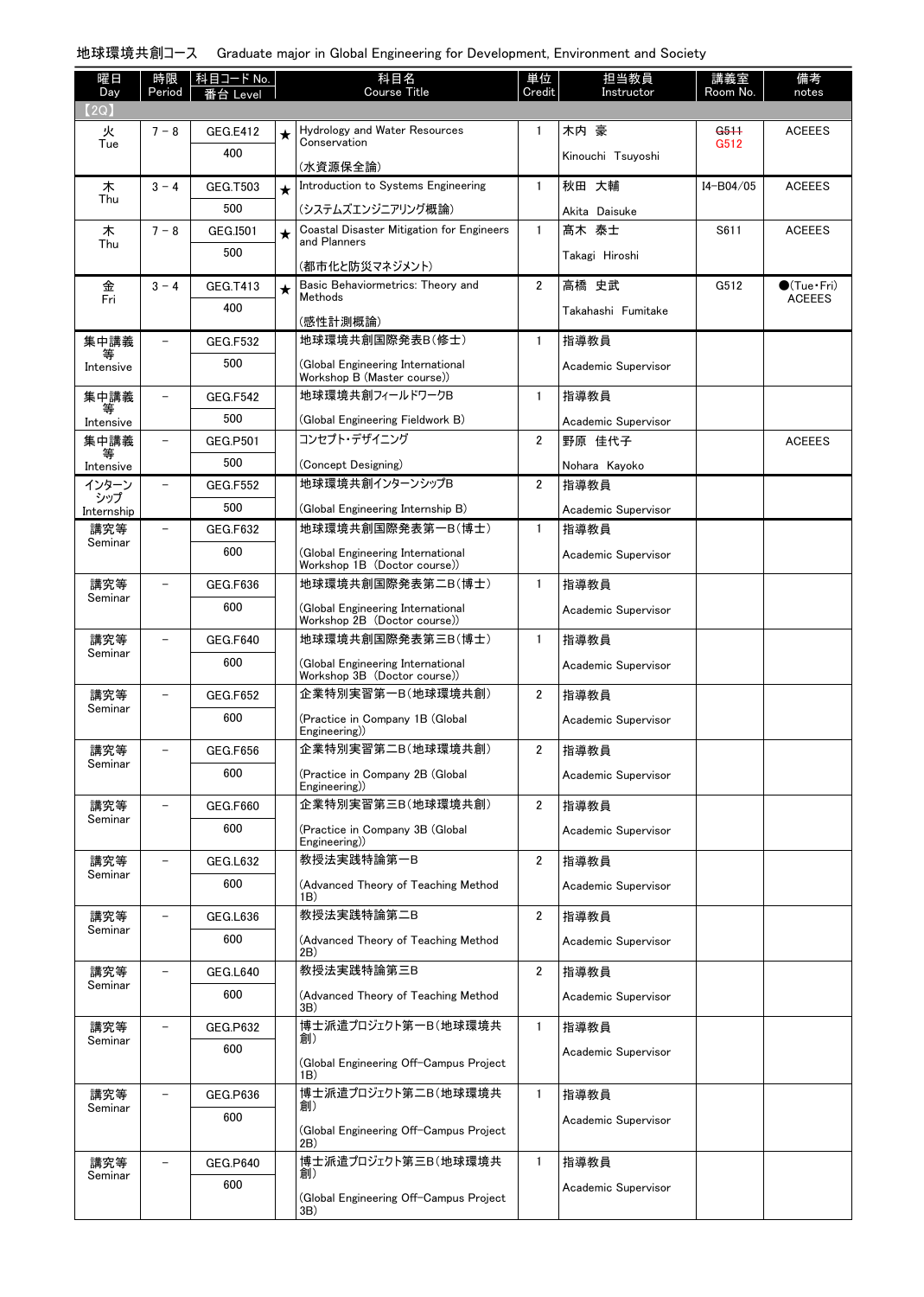| 曜日<br>Day <sup>1</sup> | 時限<br>Period             | 科目コード No.  <br>番台 Level | 科目名<br>Course Title                 | 単位<br>Credit | 担当教員<br>Instructor  | 講義室<br>Room No. | 備考<br>notes |
|------------------------|--------------------------|-------------------------|-------------------------------------|--------------|---------------------|-----------------|-------------|
| [2Q]                   |                          |                         |                                     |              |                     |                 |             |
| 講究等                    | $\overline{\phantom{0}}$ | GEG.P652                | 共創実践特論第一B                           | 2            | 指導教員                |                 |             |
| Seminar                |                          | 600                     | (Advanced Theory of Co-creation 1B) |              | Academic Supervisor |                 |             |
| 講究等                    | $\overline{\phantom{0}}$ | GEG.P656                | 共創実践特論第二B                           | 2            | 指導教員                |                 |             |
| Seminar                |                          | 600                     | (Advanced Theory of Co-creation 2B) |              | Academic Supervisor |                 |             |
| 講究等                    | $\qquad \qquad -$        | GEG.P660                | 共創実践特論第三B                           | 2            | 指導教員                |                 |             |
| Seminar                |                          | 600                     | (Advanced Theory of Co-creation 3B) |              | Academic Supervisor |                 |             |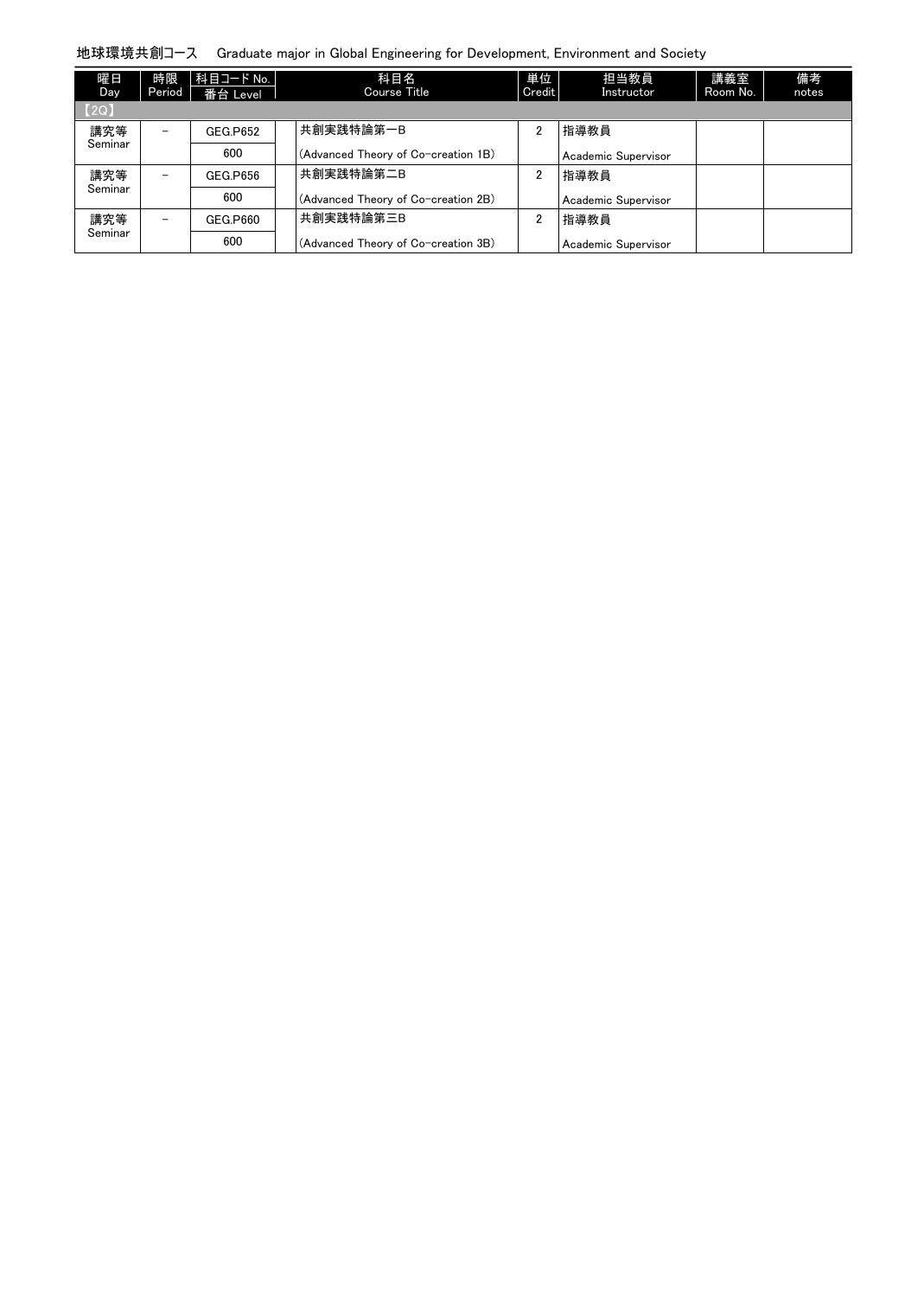### 社会・人間科学コース Graduate major in Social and Human Sciences

| 曜日<br>Day               | 時限<br>Period             | 科目コード No.<br>台 Level |         | 科目名<br><b>Course Title</b>                                             | 単位<br>Credit   | 担当教員<br>Instructor                             | 講義室<br>Room No.                                  | 備考<br>notes             |
|-------------------------|--------------------------|----------------------|---------|------------------------------------------------------------------------|----------------|------------------------------------------------|--------------------------------------------------|-------------------------|
| $(1\sim 2Q)$            |                          |                      |         |                                                                        |                |                                                |                                                  |                         |
| 月                       | $5 - 6$                  | <b>SHS.D441</b>      |         | 教育·福祉·健康分野特論S1                                                         | $\mathbf{1}$   | 林 直亨                                           | W9-202                                           | $O(1\sim 2Q)$           |
| Mon                     |                          | 400                  |         | (Graduate Lecture in Education, Welfare<br>and Health S1)              |                | Hayashi Naoyuki                                |                                                  |                         |
| 月                       | $7 - 8$                  | <b>SHS.L451</b>      | C.      | 社会·人間科学プロジェクトS1                                                        | $\mathbf{1}$   | 指導教員                                           | W9-706                                           | $O(1\sim 2Q)$           |
| Mon                     |                          | 400                  |         | (Translational Project in Social and<br>Human Sciences S1)             |                | Academic Supervisor                            | W9-707<br>$W9 - 713$<br>$W9 - 714$<br>$W9 - 910$ |                         |
| 月                       | $7 - 8$                  | <b>SHS.L551</b>      | Ċ.      | 社会・人間科学プロジェクトS2                                                        | $\mathbf{1}$   | 指導教員                                           | $W9 - 706$                                       | $O(1\sim 2Q)$           |
| Mon                     |                          | 500                  |         | (Translational Project in Social and<br>Human Sciences S2)             |                | Academic Supervisor                            | W9-707<br>W9-713<br>$W9 - 714$<br>$W9 - 910$     |                         |
| 月                       | $7 - 8$                  | <b>SHS.L651</b>      | Ć       | 社会·人間科学プロジェクトS3                                                        | $\mathbf{1}$   | 指導教員                                           | $W9 - 706$<br>W9-707                             | $O(1\sim 2Q)$           |
| Mon                     |                          | 600                  |         | (Translational Project in Social and<br>Human Sciences S3)             |                | Academic Supervisor                            | $W9 - 713$<br>$W9 - 714$<br>$W9 - 910$           |                         |
| 月                       | $7 - 8$                  | <b>SHS.L653</b>      | Ć       | 社会·人間科学プロジェクトS4                                                        | $\mathbf{1}$   | 指導教員                                           | $W9 - 706$<br>W9-707                             | $O(1\sim 2Q)$           |
| Mon                     |                          | 600                  |         | (Translational Project in Social and<br>Human Sciences S4)             |                | Academic Supervisor                            | $W9 - 713$<br>$W9 - 714$<br>$W9 - 910$           |                         |
| 月                       | $7 - 8$                  | <b>SHS.L655</b>      | Ć       | 社会・人間科学プロジェクトS5                                                        | $\mathbf{1}$   | 指導教員                                           | $W9 - 706$<br>W9-707                             | $O(1\sim 2Q)$           |
| Mon                     |                          | 600                  |         | (Translational Project in Social and<br>Human Sciences S5)             |                | Academic Supervisor                            | $W9 - 713$<br>$W9 - 714$<br>W9-910               |                         |
| 火<br>Tue                | $3 - 4$                  | <b>SHS.S461</b>      |         | 科学技術社会分野方法論S1                                                          | $\overline{2}$ | 札野 順<br>調 麻佐志 ほか                               | W9-407                                           | $O(1\sim 2Q)$           |
|                         |                          | 400                  |         | (Graduate Methodologies in Science,<br>Technology and Society S1)      |                | Fudano Jun<br>Shirabe Masashi et al            |                                                  |                         |
| 木<br>Thu                | $5 - 6$                  | <b>SHS.D461</b>      |         | 教育·福祉·健康分野方法論S1                                                        | $\overline{2}$ | 須田 和裕<br>丸山 剛生                                 | $W9 - 202$                                       | $O(1\sim 2Q)$           |
|                         |                          | 400                  |         | (Graduate Methodologies in Education,<br>Welfare and Health S1)        |                | Suda Kazuhiro<br>Maruyama Takeo                |                                                  |                         |
| 木                       | $5 - 6$                  | <b>SHS.U461</b>      |         | 文化·芸術分野方法論S1                                                           | $\overline{2}$ | 劉 岸偉                                           | W351                                             | $O(1 - 2Q)$             |
| Thu                     |                          | 400                  |         | (Graduate Methodologies in Culture and<br>Arts S1)                     |                | 戦 暁梅<br>Liu Anwei<br>Zhan Xiaomei              |                                                  | 担当教員:<br>戦(1Q)<br>劉(2Q) |
| 金                       | $3 - 4$                  | <b>SHS.M461</b>      | $\star$ | Graduate Methodologies in Cognition,<br>Mathematics and Information S1 | $\overline{2}$ | 猪原 健弘                                          | W9-707                                           | $O(1\sim 2Q)$           |
| Fri                     |                          | 400                  | C       | (認知・数理・情報分野方法論S1)                                                      |                | Inohara Takehiro                               |                                                  | <b>ACEEES</b>           |
| 金                       | $3 - 4$                  | <b>SHS.P461</b>      |         | 政治·法律·行政分野方法論S1                                                        | 2              | 金子 宏直                                          | W9-910                                           | $O(1\sim 2Q)$           |
| Fri                     |                          | 400                  |         | (Graduate Methodologies in Politics, Law<br>and Administration S1)     |                | 西田 亮介<br>Kaneko Hironao<br>Nishida Ryosuke     |                                                  |                         |
| 清華大                     | $\qquad \qquad -$        | <b>SHS.M447</b>      |         | 社会理工学特論                                                                | $\overline{2}$ | 猪原 健弘                                          |                                                  | $O(1\sim 2Q)$           |
| at<br>Tsinghua<br>Univ. |                          | 400                  |         | (Graduate Lecture on Decision Science<br>and Technology)               |                | 山元 啓史<br>Inohara Takehiro<br>Yamamoto Hilofumi |                                                  |                         |
| 講究等                     | $\overline{\phantom{0}}$ | <b>SHS.Z491</b>      |         | 社会·人間科学講究S1                                                            | $\mathbf{1}$   | 指導教員                                           |                                                  | $O(1\sim 2Q)$           |
| Seminar                 |                          | 400                  |         | (Colloquium in Social and Human<br>Sciences S1)                        |                | Academic Supervisor                            |                                                  |                         |
| 講究等<br>Seminar          | ۳                        | <b>SHS.Z591</b>      |         | 社会·人間科学講究S2                                                            | 1              | 指導教員                                           |                                                  | $O(1\sim 2Q)$           |
|                         |                          | 500                  |         | (Colloquium in Social and Human<br>Sciences S2)                        |                | Academic Supervisor                            |                                                  |                         |
| 講究等<br>Seminar          | $\overline{\phantom{0}}$ | <b>SHS.D681</b>      |         | 教育・福祉・健康分野プロジェクトS3                                                     | $\mathbf{1}$   | 各教員                                            |                                                  | $O(1\sim 2Q)$           |
|                         |                          | 600                  |         | (Graduate Project in Education, Welfare<br>and Health S3)              |                | Academic Supervisor                            |                                                  |                         |
| 講究等<br>Seminar          | -                        | <b>SHS.M681</b>      |         | 認知・数理・情報分野プロジェクトS3                                                     | $\mathbf{1}$   | 各教員                                            |                                                  | $O(1\sim 2Q)$           |
|                         |                          | 600                  |         | (Graduate Project in Cognition,<br>Mathematics and Information S3)     |                | Academic Supervisor                            |                                                  |                         |
| 講究等<br>Seminar          |                          | <b>SHS.P681</b>      |         | 政治・法律・行政分野プロジェクトS3                                                     | 1              | 各教員                                            |                                                  | $O(1\sim 2Q)$           |
|                         |                          | 600                  |         | (Graduate Project in Politics, Law and<br>Administration S3)           |                | Academic Supervisor                            |                                                  |                         |
| 講究等<br>Seminar          |                          | <b>SHS.S681</b>      |         | 科学技術社会分野プロジェクトS3                                                       | $\mathbf{1}$   | 各教員                                            |                                                  | $O(1\sim 2Q)$           |
|                         |                          | 600                  |         | (Graduate Project in Science, Technology<br>and Society S3)            |                | Academic Supervisor                            |                                                  |                         |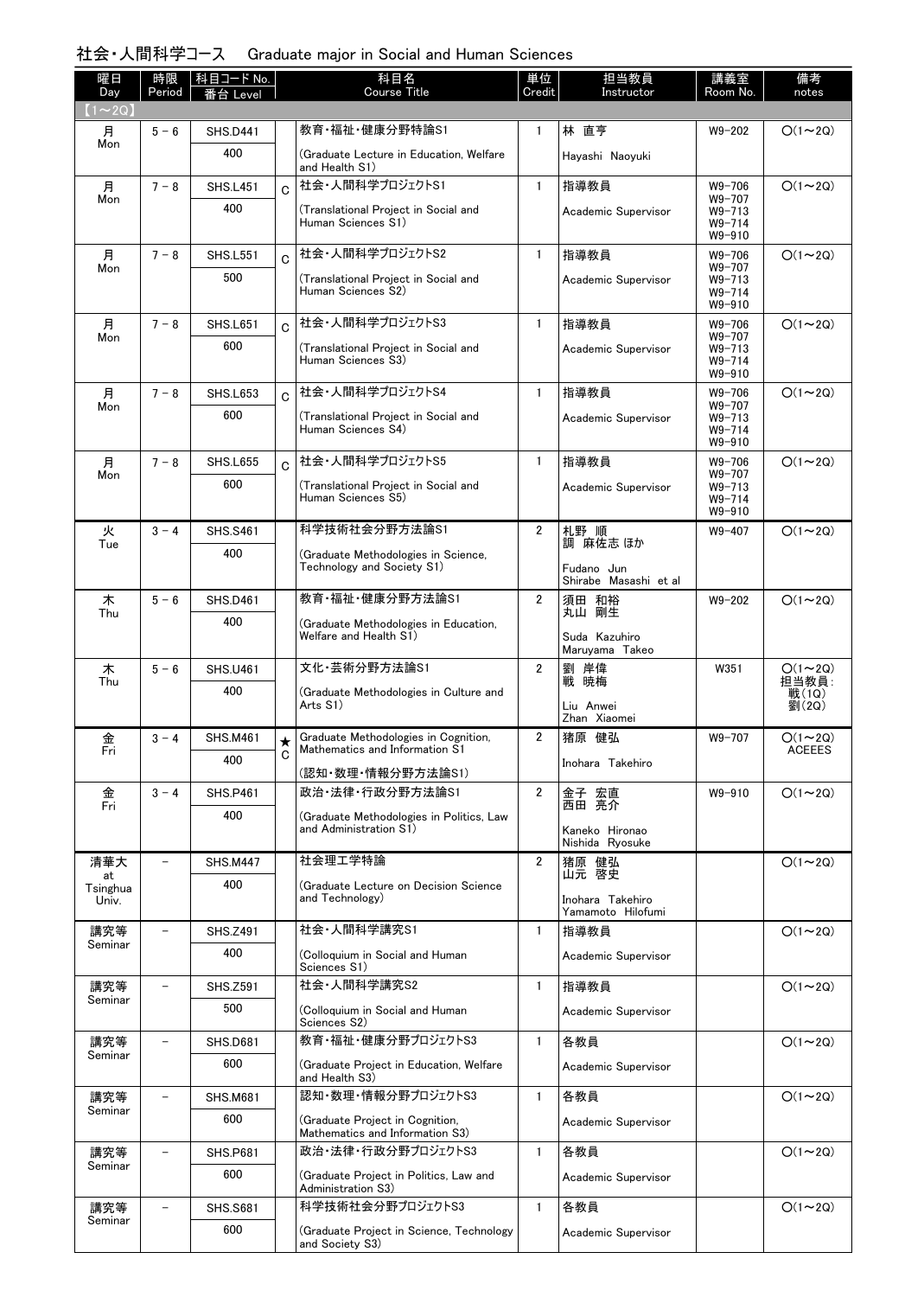# 社会・人間科学コース Graduate major in Social and Human Sciences

| 曜日                  | 時限                       | 科目コード No.       |             | 科目名                                                                | 単位             | 担当教員                                       | 講義室                  | 備考                     |
|---------------------|--------------------------|-----------------|-------------|--------------------------------------------------------------------|----------------|--------------------------------------------|----------------------|------------------------|
| Day                 | Period                   | Level           |             | <b>Course Title</b>                                                | Credit         | Instructor                                 | Room No.             | notes                  |
| $(1\sim 2Q)$<br>講究等 |                          | <b>SHS.U681</b> |             | 文化・芸術分野プロジェクトS3                                                    | $\mathbf{1}$   | 各教員                                        |                      | $O(1\sim 2Q)$          |
| Seminar             |                          | 600             |             | (Graduate Project in Culture and Arts S3)                          |                | Academic Supervisor                        |                      |                        |
| 講究等                 | $\overline{\phantom{0}}$ | <b>SHS.Z691</b> |             | 社会·人間科学講究S3                                                        | $\overline{2}$ | 指導教員                                       |                      | $O(1\sim 2Q)$          |
| Seminar             |                          | 600             |             | (Colloquium in Social and Human                                    |                | Academic Supervisor                        |                      |                        |
|                     |                          |                 |             | Sciences S3)                                                       |                |                                            |                      |                        |
| 講究等<br>Seminar      | $\overline{\phantom{0}}$ | <b>SHS.Z693</b> |             | 社会·人間科学講究S4                                                        | $\overline{2}$ | 指導教員                                       |                      | $O(1\sim 2Q)$          |
|                     |                          | 600             |             | (Colloquium in Social and Human<br>Sciences S4)                    |                | Academic Supervisor                        |                      |                        |
| 講究等                 | $\overline{\phantom{0}}$ | <b>SHS.Z695</b> |             | 社会·人間科学講究S5                                                        | $\overline{2}$ | 指導教員                                       |                      | $O(1\sim 2Q)$          |
| Seminar             |                          | 600             |             | (Colloquium in Social and Human<br>Sciences S5)                    |                | Academic Supervisor                        |                      |                        |
| (1Q)                |                          |                 |             |                                                                    |                |                                            |                      |                        |
| 月                   | $1 - 2$                  | <b>SHS.P441</b> | ★           | Graduate Lecture in Politics, Law and<br><b>Administration S1A</b> | $\mathbf{1}$   | 金子 宏直                                      | W9-910               |                        |
| Mon                 |                          | 400             |             |                                                                    |                | Kaneko Hironao                             |                      |                        |
| 月                   | $5 - 6$                  | <b>SHS.D445</b> |             | (政治・法律・行政分野特論S1A)<br>教育工学特論                                        | $\mathbf{1}$   | 松田 稔樹                                      | $W9 - 319$           |                        |
| Mon                 |                          | 400             |             |                                                                    |                |                                            |                      |                        |
|                     |                          |                 |             | (Instructional-Design Theories and<br>Models)                      |                | Matsuda Toshiki                            |                      |                        |
| 火                   | $1 - 2$                  | <b>SHS.M441</b> | ★           | Graduate Lecture in Cognition,<br>Mathematics and Information S1A  | $\mathbf{1}$   | 山岸 侯彦                                      | $W9 - 706$           |                        |
| Tue                 |                          | 400             |             |                                                                    |                | Yamagishi Kimihiko                         |                      |                        |
| 火                   | $1 - 2$                  | <b>SHS.S441</b> |             | (認知·数理·情報分野特論S1A)<br>科学技術社会分野特論S1A                                 | $\mathbf{1}$   | 札野 順                                       | W931                 | <b>ACEEES</b>          |
| Tue                 |                          | 400             |             |                                                                    |                |                                            |                      |                        |
|                     |                          |                 |             | (Graduate Lecture in Science,<br>Technology and Society S1A)       |                | Fudano Jun                                 |                      |                        |
| 木<br>Thu            | $5 - 6$                  | <b>SHS.U441</b> | $\star$     | Graduate Lecture in Culture and Arts<br>S <sub>1</sub> A           | $\mathbf{1}$   | DE FERRANTI HUGH<br><b>BARRY ZIANI</b>     | W936                 |                        |
|                     |                          | 400             |             | (文化·芸術分野特論S1A)                                                     |                | De Ferranti Hugh                           |                      |                        |
| 金                   | $7 - 8$                  | <b>SHS.L431</b> | C.          | 社会·人間科学多文化関係構築演習S1A                                                | $\mathbf{1}$   | 指導教員                                       | $W9 - 706$           |                        |
| Fri                 |                          | 400             |             | (Transnational Workshop in Social and                              |                | Academic Supervisor                        | W9-707<br>$W9 - 713$ |                        |
|                     |                          |                 |             | Human Sciences S1A)                                                |                |                                            | $W9 - 714$<br>W9-910 |                        |
| 金                   | $7 - 8$                  | <b>SHS.L631</b> | $\mathbf C$ | 社会·人間科学多文化関係構築演習S3A                                                | $\mathbf{1}$   | 指導教員                                       | $W9 - 706$           |                        |
| Fri                 |                          | 600             |             | (Transnational Workshop in Social and                              |                | Academic Supervisor                        | W9-707<br>$W9 - 713$ |                        |
|                     |                          |                 |             | Human Sciences S3A)                                                |                |                                            | $W9 - 714$<br>W9-910 |                        |
| 金                   | $9 - 10$                 | <b>SHS.L671</b> |             | 社会・人間科学演習プロジェクト支援実践                                                | $\mathbf{1}$   | 指導教員                                       | W9-707               |                        |
| Fri                 |                          | 600             |             | S3A                                                                |                | Academic Supervisor                        |                      |                        |
|                     |                          |                 |             | (Course Assistance in Social and Human<br>Sciences S3A)            |                |                                            |                      |                        |
| 集中講義                |                          | <b>SHS.L411</b> | Ć           | 社会·人間科学多分野分析統合演習S1A                                                | $\overline{2}$ | 指導教員                                       |                      |                        |
| ₩<br>Intensive      |                          | 400             |             | (Trans-disciplinary Exercise in Social and                         |                | 志村 近史                                      |                      |                        |
|                     |                          |                 |             | Human Sciences S1A)                                                |                | Academic Supervisor<br>Shimura Chikashi    |                      |                        |
| (2Q)                |                          |                 |             |                                                                    |                |                                            |                      |                        |
| 火                   | $1 - 2$                  | <b>SHS.D463</b> |             | 教育システム研究                                                           | $\overline{2}$ | 山岸 侯彦<br>栗山 直子 ほか                          | W9-706               | $\bigcirc$ (Tue · Thu) |
| Tue                 |                          | 400             |             | (Analyses and Modeling Techniques of                               |                |                                            |                      |                        |
|                     |                          |                 |             | Educational Data)                                                  |                | Yamagishi Kimihiko<br>Kuriyama Naoko et al |                      |                        |
| 火                   | $1 - 2$                  | <b>SHS.M442</b> | $\star$     | Graduate Lecture in Cognition,                                     | $\mathbf{1}$   | 猪原 健弘                                      | W9-707               | <b>ACEEES</b>          |
| Tue                 |                          | 400             |             | Mathematics and Information S1B                                    |                | Inohara Takehiro                           |                      |                        |
|                     |                          |                 |             | (認知・数理・情報分野特論S1B)                                                  |                |                                            |                      |                        |
| 木<br>Thu            | $1 - 2$                  | <b>SHS.D463</b> |             | 教育システム研究                                                           | $\overline{2}$ | 山岸 侯彦<br>栗山 直子 ほか                          | W9-706               | $\bullet$ (Tue • Thu)  |
|                     |                          | 400             |             | (Analyses and Modeling Techniques of<br>Educational Data)          |                | Yamagishi Kimihiko                         |                      |                        |
|                     |                          |                 |             |                                                                    |                | Kuriyama Naoko et al                       |                      |                        |
| 木<br>Thu            | $5 - 6$                  | <b>SHS.U442</b> | $\star$     | Graduate Lecture in Culture and Arts<br>S <sub>1</sub> B           | $\mathbf{1}$   | DE FERRANTI HUGH<br><b>BARRY ZIANI</b>     | W936                 |                        |
|                     |                          | 400             |             | (文化·芸術分野特論S1B)                                                     |                | De Ferranti Hugh                           |                      |                        |
| 金                   | $1 - 2$                  | <b>SHS.S442</b> |             | 科学技術社会分野特論S1B                                                      | $\mathbf{1}$   | 調<br>麻佐志                                   | W936                 | <b>ACEEES</b>          |
| Fri                 |                          | 400             |             | (Graduate Lecture in Science.                                      |                | Shirabe Masashi                            |                      |                        |
|                     |                          |                 |             | Technology and Society S1B)                                        |                |                                            |                      |                        |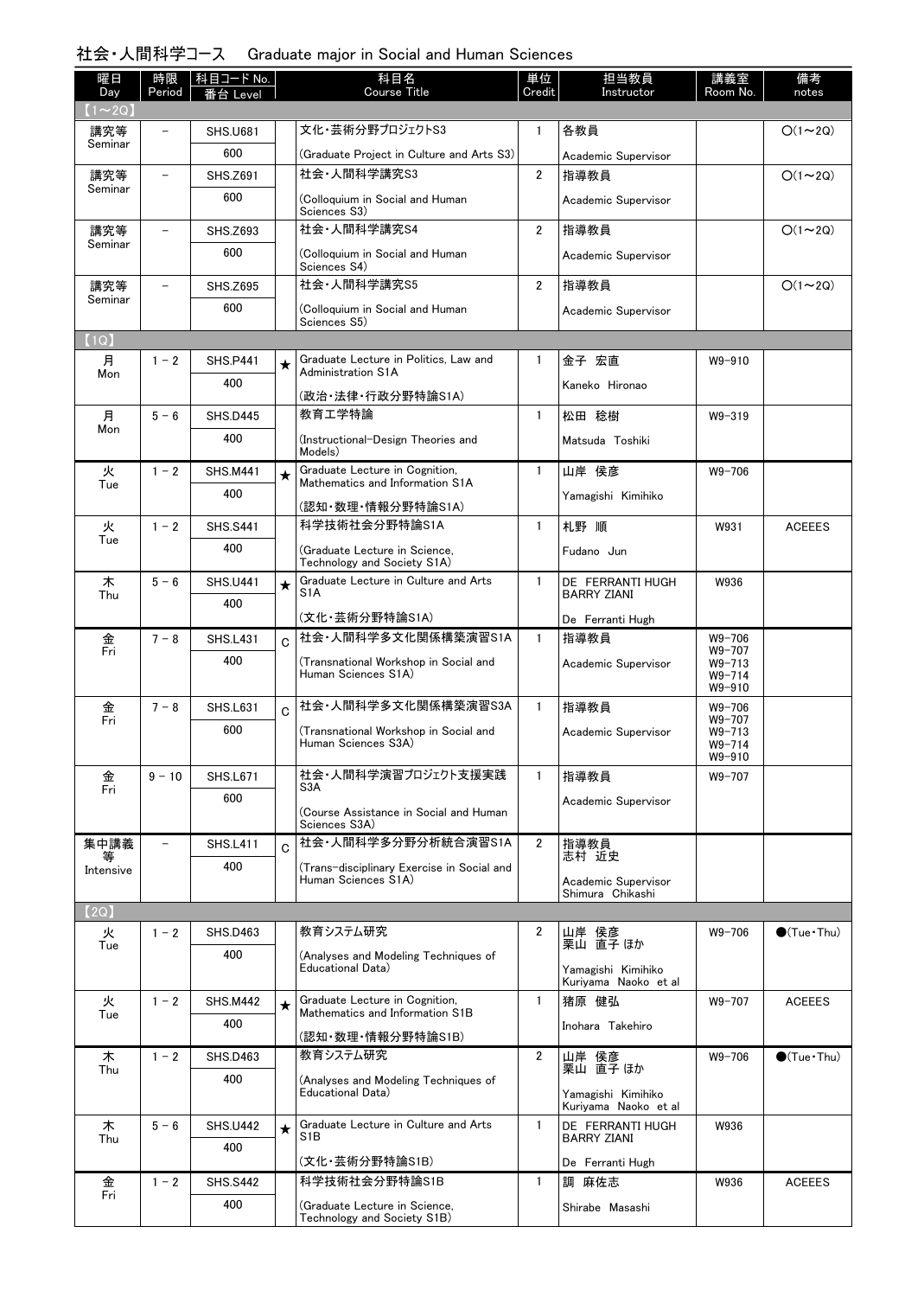| 社会・人間科学コース Graduate major in Social and Human Sciences |  |  |  |
|--------------------------------------------------------|--|--|--|
|--------------------------------------------------------|--|--|--|

| 曜日<br>Day      | 時限<br>Period | 科目コード No.<br>番台 Level |              | 科目名<br><b>Course Title</b>                                        | 単位<br>Credit   | 担当教員<br>Instructor  | 講義室<br>Room No.                              | 備考<br>notes   |
|----------------|--------------|-----------------------|--------------|-------------------------------------------------------------------|----------------|---------------------|----------------------------------------------|---------------|
| [2Q]           |              |                       |              |                                                                   |                |                     |                                              |               |
| 金              | $5 - 6$      | <b>SHS.P442</b>       |              | 政治·法律·行政分野特論S1B                                                   |                | 江川緑                 | $W9 - 910$                                   | <b>ACEEES</b> |
| Fri            |              | 400                   |              | (Graduate Lecture in Politics, Law and<br>Administration S1B)     |                | Egawa Midori        |                                              |               |
| 金<br>Fri       | $7 - 8$      | <b>SHS.L432</b>       | C.           | 社会·人間科学多文化関係構築演習S1B                                               |                | 指導教員                | $W9 - 706$                                   |               |
|                |              | 400                   |              | (Transnational Workshop in Social and<br>Human Sciences S1B)      |                | Academic Supervisor | W9-707<br>$W9 - 713$<br>$W9 - 714$<br>W9-910 |               |
| 金<br>Fri       | $7 - 8$      | <b>SHS.L632</b>       | $\mathbf C$  | 社会·人間科学多文化関係構築演習S3B                                               |                | 指導教員                | $W9 - 706$                                   |               |
|                |              | 600                   |              | (Transnational Workshop in Social and<br>Human Sciences S3B)      |                | Academic Supervisor | W9-707<br>$W9 - 713$<br>$W9 - 714$<br>W9-910 |               |
| 金<br>Fri       | $9 - 10$     | <b>SHS.L672</b>       |              | 社会・人間科学演習プロジェクト支援実践<br>S <sub>3</sub> B                           |                | 指導教員                | $W9 - 707$                                   |               |
|                |              | 600                   |              |                                                                   |                | Academic Supervisor |                                              |               |
|                |              |                       |              | (Course Assistance in Social and Human<br>Sciences S3B)           |                |                     |                                              |               |
| 集中講義           |              | <b>SHS.L412</b>       | $\mathsf{C}$ | 社会·人間科学多分野分析統合演習S1B                                               | $\overline{2}$ | 指導教員                |                                              |               |
| 等<br>Intensive |              | 400                   |              | (Trans-disciplinary Exercise in Social and<br>Human Sciences S1B) |                | Academic Supervisor |                                              |               |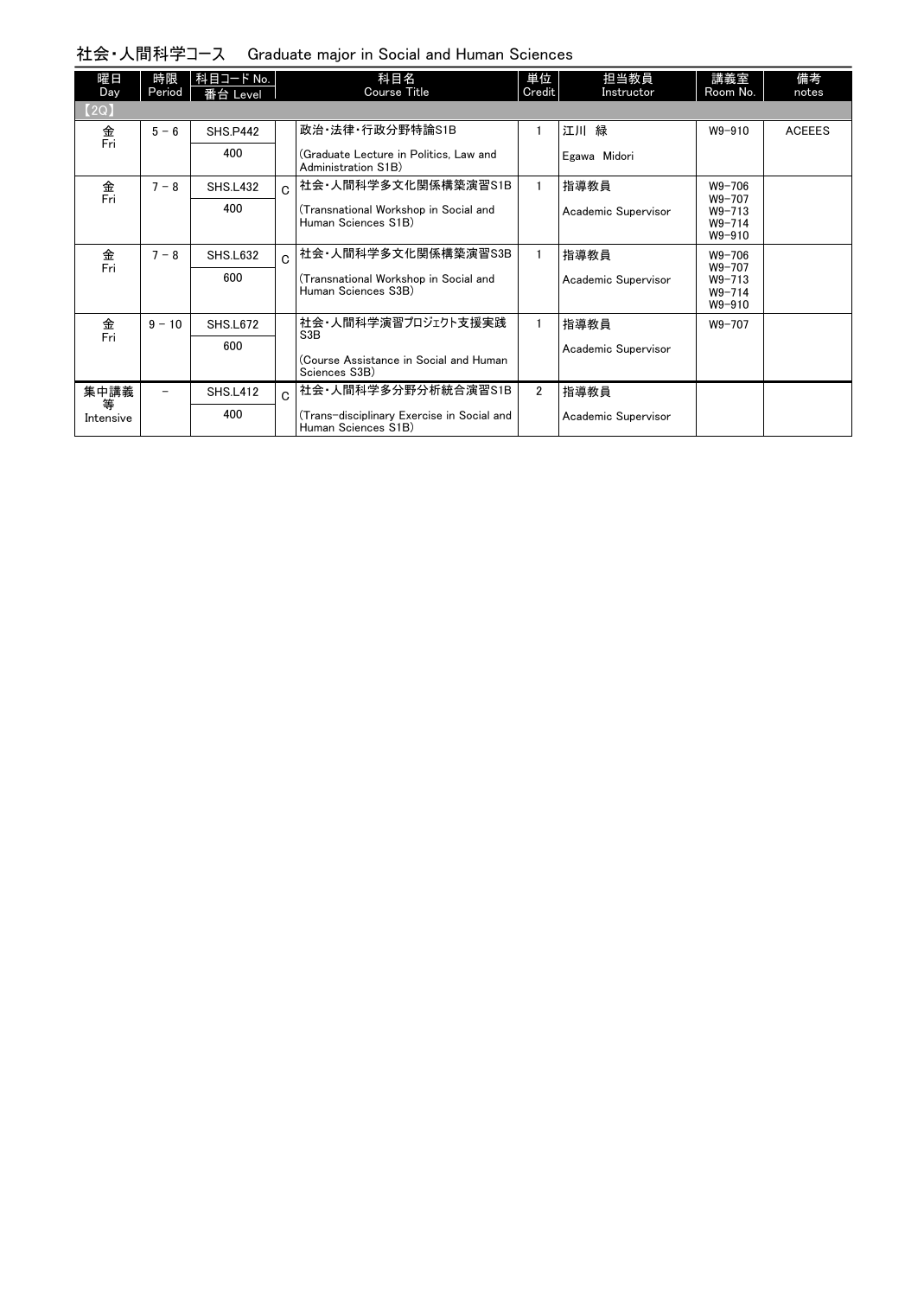# イノベーション科学コース Graduate major in Innovation Science

| 曜日                 | 時限                       | 科目コード No.       |            | 科目名                                                               | 単位             | 担当教員                | 講義室      | 備考            |
|--------------------|--------------------------|-----------------|------------|-------------------------------------------------------------------|----------------|---------------------|----------|---------------|
| Day<br>$(1\sim2Q)$ | Period                   | Level           |            | Course Title                                                      | Credit         | Instructor          | Room No. | notes         |
| 講究等                |                          | ISC.Z691        |            | イノベーション科学講究 S3                                                    | 2              | 指導教員                |          | $O(1\sim 2Q)$ |
| Seminar            |                          | 600             |            | (Seminar on Innovation Science S3)                                |                | Academic Supervisor |          |               |
| 講究等                | $\overline{\phantom{0}}$ | ISC.Z693        |            | イノベーション科学講究 S4                                                    | $\overline{2}$ | 指導教員                |          | $O(1\sim 2Q)$ |
| Seminar            |                          | 600             |            | (Seminar on Innovation Science S4)                                |                | Academic Supervisor |          |               |
| 講究等                |                          | <b>ISC.Z695</b> |            | イノベーション科学講究 S5                                                    | $\overline{2}$ | 指導教員                |          | $O(1\sim 2Q)$ |
| Seminar            |                          | 600             |            | (Seminar on Innovation Science S5)                                |                | Academic Supervisor |          |               |
| (1Q)               |                          |                 |            |                                                                   |                |                     |          |               |
| 集中講義               |                          | <b>ISC.A601</b> | $\star$    | Systematic Review I                                               | $\mathbf{1}$   | 指導教員                |          |               |
| 等<br>Intensive     |                          | 600             |            | (システマティックレビュー I)                                                  |                | Academic Supervisor |          |               |
| 集中講義               |                          | <b>ISC.A605</b> | $\star$    | <b>Systematic Review V</b>                                        | $\mathbf{1}$   | 指導教員                |          |               |
| Intensive          |                          | 600             |            | (システマティックレビュー V)                                                  |                | Academic Supervisor |          |               |
| 集中講義               |                          | ISC.A610-01     |            | イノベーション分析演習 I                                                     | $\mathbf{1}$   | 指導教員                |          |               |
| 等<br>Intensive     |                          | 600             |            | (Advanced Analytics for Innovation                                |                | Academic Supervisor |          |               |
|                    |                          |                 |            | Science Research I)                                               |                |                     |          |               |
| 集中講義               |                          | ISC.A611-01     |            | イノベーション分析演習 Ⅱ                                                     | $\mathbf{1}$   | 指導教員                |          |               |
| Intensive          |                          | 600             |            | (Advanced Analytics for Innovation<br>Science Research II)        |                | Academic Supervisor |          |               |
| 集中講義               |                          | ISC.B610-01     |            | 技術経営分析·設計演習 I                                                     | $\mathbf{1}$   | 指導教員                |          |               |
|                    |                          | 600             |            |                                                                   |                |                     |          |               |
| Intensive          |                          |                 |            | (Advanced Analytics and Design<br>Methodology for Technology and  |                | Academic Supervisor |          |               |
|                    |                          | ISC.B611-01     |            | Innovation Management Research I)<br>技術経営分析·設計演習 II               | $\mathbf{1}$   |                     |          |               |
| 集中講義<br>等          |                          | 600             |            |                                                                   |                | 指導教員                |          |               |
| Intensive          |                          |                 |            | (Advanced Analytics and Design<br>Methodology for Technology and  |                | Academic Supervisor |          |               |
|                    |                          |                 |            | Innovation Management Research II)                                |                |                     |          |               |
| 集中講義<br>等          | $\overline{\phantom{0}}$ | ISC.C610-01     |            | 経済・社会システム分析・設計演習 I                                                | $\mathbf{1}$   | 指導教員                |          |               |
| Intensive          |                          | 600             |            | (Advanced Analytics and Design<br>Methodology for Social Economic |                | Academic Supervisor |          |               |
|                    |                          |                 |            | Systems Research I)                                               |                |                     |          |               |
| 集中講義<br>等          |                          | ISC.C611-01     |            | 経済・社会システム分析・設計演習 Ⅱ                                                | $\mathbf{1}$   | 指導教員                |          |               |
| Intensive          |                          | 600             |            | (Advanced Analytics and Design<br>Methodology for Social Economic |                | Academic Supervisor |          |               |
|                    |                          |                 |            | Systems Research II)                                              |                |                     |          |               |
| 集中講義<br>等          |                          | ISC.D610-01     |            | 研究開発·事業企画立案演習 I                                                   | $\mathbf{1}$   | 指導教員                |          |               |
| Intensive          |                          | 600             |            | (Advanced R&D Planning and Business<br>Development I)             |                | Academic Supervisor |          |               |
| 集中講義               |                          | ISC.D611-01     |            | 研究開発·事業企画立案演習 II                                                  | $\mathbf{1}$   | 指導教員                |          |               |
| ₩<br>Intensive     |                          | 600             |            | (Advanced R&D Planning and Business                               |                | Academic Supervisor |          |               |
|                    |                          |                 |            | Development II)                                                   |                |                     |          |               |
| 集中講義<br>等          |                          | <b>ISC.E631</b> | $\bigstar$ | Advanced MOT Seminar I                                            | $\mathbf{1}$   | 日髙 一義               |          |               |
| Intensive          |                          | 600             |            | (MOT研究の最前線 I)                                                     |                | Hidaka Kazuyoshi    |          |               |
| (2Q)               |                          |                 |            |                                                                   |                |                     |          |               |
| 集中講義               |                          | <b>ISC.A602</b> | $\star$    | Systematic Review II                                              | 1              | 指導教員                |          |               |
| Intensive          |                          | 600             |            | (システマティックレビュー II)                                                 |                | Academic Supervisor |          |               |
| 集中講義<br>等          | $\equiv$                 | ISC.A606        | $\star$    | Systematic Review VI                                              | $\mathbf{1}$   | 指導教員                |          |               |
| Intensive          |                          | 600             |            | (システマティックレビュー VI)                                                 |                | Academic Supervisor |          |               |
| 集中講義<br>等          | $\overline{\phantom{0}}$ | ISC.A610-02     |            | イノベーション分析演習 I                                                     | $\mathbf{1}$   | 指導教員                |          |               |
| Intensive          |                          | 600             |            | (Advanced Analytics for Innovation<br>Science Research I)         |                | Academic Supervisor |          |               |
| 集中講義               | $\overline{\phantom{0}}$ | ISC.A611-02     |            | イノベーション分析演習 II                                                    | $\mathbf{1}$   | 指導教員                |          |               |
| 等<br>Intensive     |                          | 600             |            | (Advanced Analytics for Innovation                                |                | Academic Supervisor |          |               |
|                    |                          |                 |            | Science Research II)                                              |                |                     |          |               |
| 集中講義<br>等          | $\overline{\phantom{a}}$ | ISC.B610-02     |            | 技術経営分析 設計演習 I                                                     | $\mathbf{1}$   | 指導教員                |          |               |
| Intensive          |                          | 600             |            | (Advanced Analytics and Design<br>Methodology for Technology and  |                | Academic Supervisor |          |               |
|                    |                          |                 |            | Innovation Management Research I)                                 |                |                     |          |               |
| 集中講義               |                          | ISC.B611-02     |            | 技術経営分析·設計演習 II                                                    | $\mathbf{1}$   | 指導教員                |          |               |
| Intensive          |                          | 600             |            | (Advanced Analytics and Design<br>Methodology for Technology and  |                | Academic Supervisor |          |               |
|                    |                          |                 |            | Innovation Management Research II)                                |                |                     |          |               |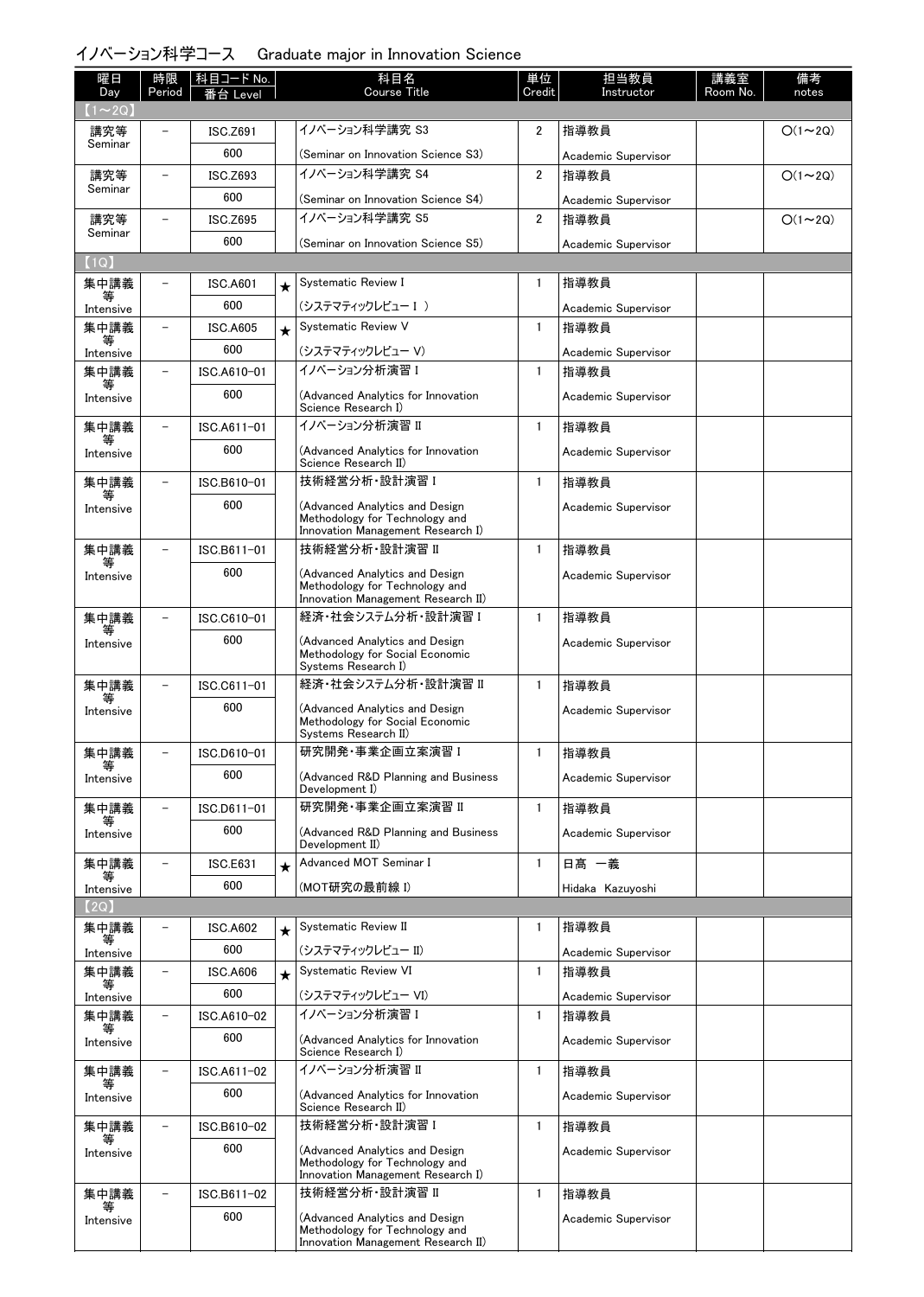# イノベーション科学コース Graduate major in Innovation Science

| 曜日<br>Day      | 時限<br>Period             | 科目コード No.<br>番台 Level |         | 科目名<br>Course Title                                                                       | 単位<br>Credit | 担当教員<br>Instructor  | 講義室<br>Room No. | 備考<br>notes |
|----------------|--------------------------|-----------------------|---------|-------------------------------------------------------------------------------------------|--------------|---------------------|-----------------|-------------|
| (2Q)           |                          |                       |         |                                                                                           |              |                     |                 |             |
| 集中講義           | $\overline{\phantom{0}}$ | ISC.C610-02           |         | 経済・社会システム分析・設計演習 I                                                                        |              | 指導教員                |                 |             |
| 等<br>Intensive |                          | 600                   |         | (Advanced Analytics and Design<br>Methodology for Social Economic<br>Systems Research I)  |              | Academic Supervisor |                 |             |
| 集中講義           | $\overline{\phantom{0}}$ | ISC.C611-02           |         | 経済・社会システム分析・設計演習 Ⅱ                                                                        |              | 指導教員                |                 |             |
| 等<br>Intensive |                          | 600                   |         | (Advanced Analytics and Design<br>Methodology for Social Economic<br>Systems Research II) |              | Academic Supervisor |                 |             |
| 集中講義           | $\overline{\phantom{0}}$ | ISC.D610-02           |         | 研究開発・事業企画立案演習 I                                                                           |              | 指導教員                |                 |             |
| 等<br>Intensive |                          | 600                   |         | (Advanced R&D Planning and Business<br>Development I)                                     |              | Academic Supervisor |                 |             |
| 集中講義           | $\overline{\phantom{0}}$ | ISC.D611-02           |         | 研究開発·事業企画立案演習 II                                                                          |              | 指導教員                |                 |             |
| 等<br>Intensive |                          | 600                   |         | (Advanced R&D Planning and Business<br>Development II)                                    |              | Academic Supervisor |                 |             |
| 集中講義           |                          | <b>ISC.E632</b>       | $\star$ | Advanced MOT Seminar II                                                                   |              | 日髙<br>一義            |                 |             |
| 等<br>Intensive |                          | 600                   |         | (MOT研究の最前線 II)                                                                            |              | Hidaka Kazuyoshi    |                 |             |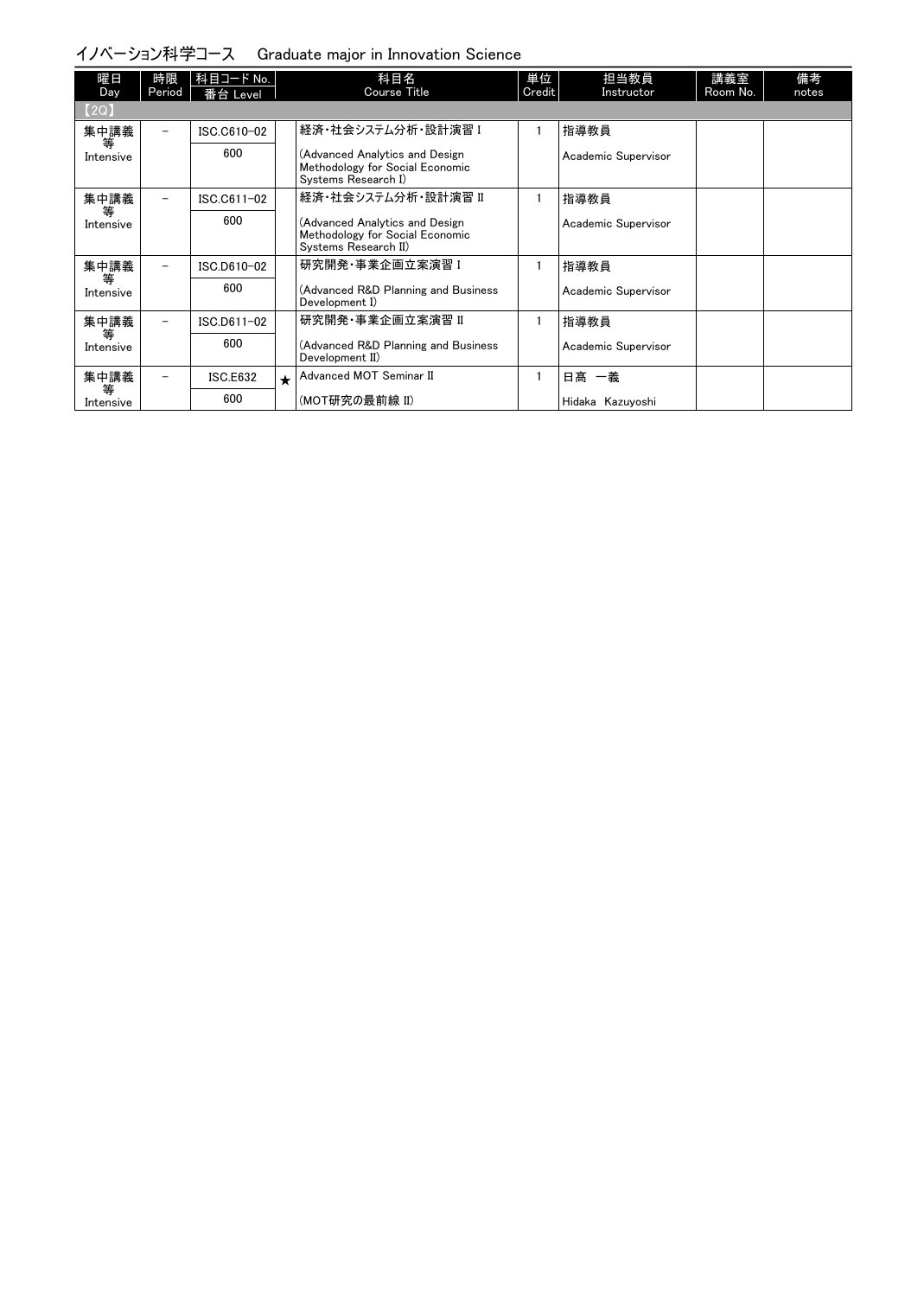技術経営専門職学位課程 Graduate major in Technology and Innovation Management

| 曜日<br>Day         | 時限<br>Period             | 科目コード No.<br>番台 Level |         | 科目名<br>Course Title                                           | 単位<br>Credit   | 担当教員<br>Instructor                            | 講義室<br>Room No. | 備考<br>notes            |
|-------------------|--------------------------|-----------------------|---------|---------------------------------------------------------------|----------------|-----------------------------------------------|-----------------|------------------------|
| $(1\sim 2Q)$      |                          |                       |         |                                                               |                |                                               |                 |                        |
| 水<br>Wed          | $9 - 12$                 | <b>TIM.D514</b>       |         | 経営者論セミナーI                                                     | $\mathbf{1}$   | 藤村 修三<br>比嘉 邦彦 ほか                             | CIC913          | ◻<br>$O(1\sim 2Q)$     |
|                   |                          | 500                   |         | (Lectures by Business Leaders I)                              |                | Fuiimura Shuzo<br>Higa Kunihiko et al         |                 | 変則週開講<br><b>ACEEES</b> |
| 講究等               | $\overline{\phantom{a}}$ | <b>TIM.Z491</b>       |         | 技術経営講究S1                                                      | $\overline{2}$ | 指導教員                                          |                 | $O(1\sim 2Q)$          |
| Seminar           |                          | 400                   |         | (Seminar on Technology and Innovation<br>Management S1)       |                | Academic Supervisor                           |                 |                        |
| 講究等<br>Seminar    | $\qquad \qquad -$        | <b>TIM.Z591</b>       |         | 技術経営講究S2                                                      | 2              | 指導教員                                          |                 | $O(1\sim 2Q)$          |
|                   |                          | 500                   |         | (Seminar on Technology and Innovation<br>Management S2)       |                | Academic Supervisor                           |                 |                        |
| (1Q)              |                          |                       |         |                                                               |                |                                               |                 |                        |
| 月<br>Mon          | $9 - 10$                 | <b>TIM.A405</b>       |         | 数理情報分析基礎 I                                                    | $\mathbf{1}$   | 梶川 裕矢<br>中丸 麻由子                               | CIC812          | <b>ACEEES</b>          |
|                   |                          | 400                   |         | (Methodology of Mathematical and<br>Computational Analysis I) |                | Kaiikawa Yuva<br>Nakamaru Mayuko              |                 |                        |
| 月                 | $11 - 12$                | <b>TIM.A401</b>       |         | 経営・財務分析基礎 I                                                   | $\mathbf{1}$   | 後藤 美香<br>仙石 愼太郎                               | CIC913          | <b>ACEEES</b>          |
| Mon               |                          | 400                   |         | (Methodology of Corporate Management<br>and Finance I)        |                | Goto Mika                                     |                 |                        |
| 火                 | $11 - 12$                | <b>TIM.B410</b>       |         | イノベーション論 I                                                    | $\mathbf{1}$   | Sengoku Shintaro<br>藤村 修三                     | CIC913          | <b>ACEEES</b>          |
| Tue               |                          | 400                   |         |                                                               |                |                                               |                 |                        |
| 火                 | $11 - 12$                | <b>TIM.A532</b>       |         | (Innovation Management I)<br>経営の歴史と理念 I                       | $\mathbf{1}$   | Fujimura Shuzo<br>鈴木 良隆                       | CIC711          |                        |
| Tue               |                          | 500                   |         |                                                               |                |                                               |                 |                        |
| 水                 | $9 - 12$                 | TIM.D512              |         | (History and Philosophy of Management I)<br>イノベーション実践セミナー I   | $\mathbf{1}$   | Suzuki Yoshitaka                              | CIC913          | ⊔                      |
| Wed               |                          | 500                   |         |                                                               |                | 藤村 修三<br>橋本 正洋ほか                              |                 | 変則週開講                  |
|                   |                          |                       |         | (Practical Lectures on Innovation I)                          |                | Fujimura Shuzo<br>Hashimoto Masahiro et<br>al |                 | <b>ACEEES</b>          |
| 木                 | $11 - 12$                | <b>TIM.D510</b>       |         | 先端技術とイノベーション I                                                | $\mathbf{1}$   | 仙石 慎太郎                                        | W931            | <b>ACEEES</b>          |
| Thu               |                          | 500                   |         | (Leading-Edge Technology and Innovation                       |                | 中丸 麻由子                                        |                 |                        |
|                   |                          |                       |         | I)                                                            |                | Sengoku Shintaro<br>Nakamaru Mayuko           |                 |                        |
| 金                 | $11 - 12$                | <b>TIM.C401</b>       |         | ビジネスエコシステム論 I                                                 | $\mathbf{1}$   | 辻本 将晴                                         | CIC913          | <b>ACEEES</b>          |
| Fri               |                          | 400                   |         | (Ecosystem Management I)                                      |                | 梶川 裕矢                                         |                 |                        |
|                   |                          |                       |         |                                                               |                | Tsujimoto Masaharu<br>Kajikawa Yuya           |                 |                        |
| 土                 | $3 - 4$                  | TIM.B414              |         | 経営戦略論 I                                                       | $\mathbf{1}$   | 辻本 将晴                                         | CIC812          | <b>ACEEES</b>          |
| Sat               |                          | 400                   |         | (Strategic Management I)                                      |                | Tsujimoto Masaharu                            |                 |                        |
| 土                 | $3 - 4$                  | <b>TIM.C410</b>       |         | イノベーション政策概論 I                                                 | $\mathbf{1}$   | 橋本 正洋                                         | CIC913          | <b>ACEEES</b>          |
| Sat               |                          | 400                   |         | (Innovation Policy I)                                         |                | Hashimoto Masahiro                            |                 |                        |
| 土                 | $5 - 6$                  | <b>TIM.B418</b>       | $\star$ | Strategic Management of Technology I                          | $\mathbf{1}$   | 宮崎 久美子                                        | CIC711          | <b>ACEEES</b>          |
| Sat               |                          | 400                   |         | (技術の戦略的マネジメント I)                                              |                | Miyazaki Kumiko                               |                 |                        |
| 土                 | $9 - 10$                 | TIM.B513              |         | サービスイノベーション論 I                                                | $\mathbf{1}$   | 日髙 一義                                         | CIC711          | <b>ACEEES</b>          |
| Sat               |                          | 500                   |         | (Service Innovation I)                                        |                | Hidaka Kazuyoshi                              |                 |                        |
| インターン             | $\qquad \qquad -$        | <b>TIM.E410</b>       |         | 技術経営インターンシップ I                                                | $\overline{2}$ | 指導教員                                          |                 |                        |
| シップ<br>Internship |                          | 400                   |         | (Technology and Innovation Management<br>Internship I)        |                | Academic Supervisor                           |                 |                        |
| インターン<br>シップ      |                          | <b>TIM.E518</b>       |         | 技術経営インターンシップ V                                                | 6              | 指導教員                                          |                 |                        |
| Internship        |                          | 500                   |         | (Technology and Innovation Management<br>Internship V)        |                | Academic Supervisor                           |                 |                        |
| [2Q]              |                          |                       |         |                                                               |                |                                               |                 |                        |
| 月                 | $9 - 10$                 | TIM.A406              |         | 数理情報分析基礎 II                                                   | $\mathbf{1}$   | 梶川 裕矢<br>中丸 麻由子                               | CIC812          | <b>ACEEES</b>          |
| Mon               |                          | 400                   |         | (Methodology of Mathematical and                              |                |                                               |                 |                        |
|                   |                          |                       |         | Computational Analysis II)                                    |                | Kajikawa Yuya<br>Nakamaru Mayuko              |                 |                        |
| 月<br>Mon          | $11 - 12$                | <b>TIM.A402</b>       |         | 経営・財務分析基礎 II                                                  | $\mathbf{1}$   | 後藤 美香<br>仙石 愼太郎                               | CIC913          | <b>ACEEES</b>          |
|                   |                          | 400                   |         | (Methodology of Corporate Management<br>and Finance II)       |                | Goto Mika<br>Sengoku Shintaro                 |                 |                        |
|                   |                          |                       |         |                                                               |                |                                               |                 |                        |